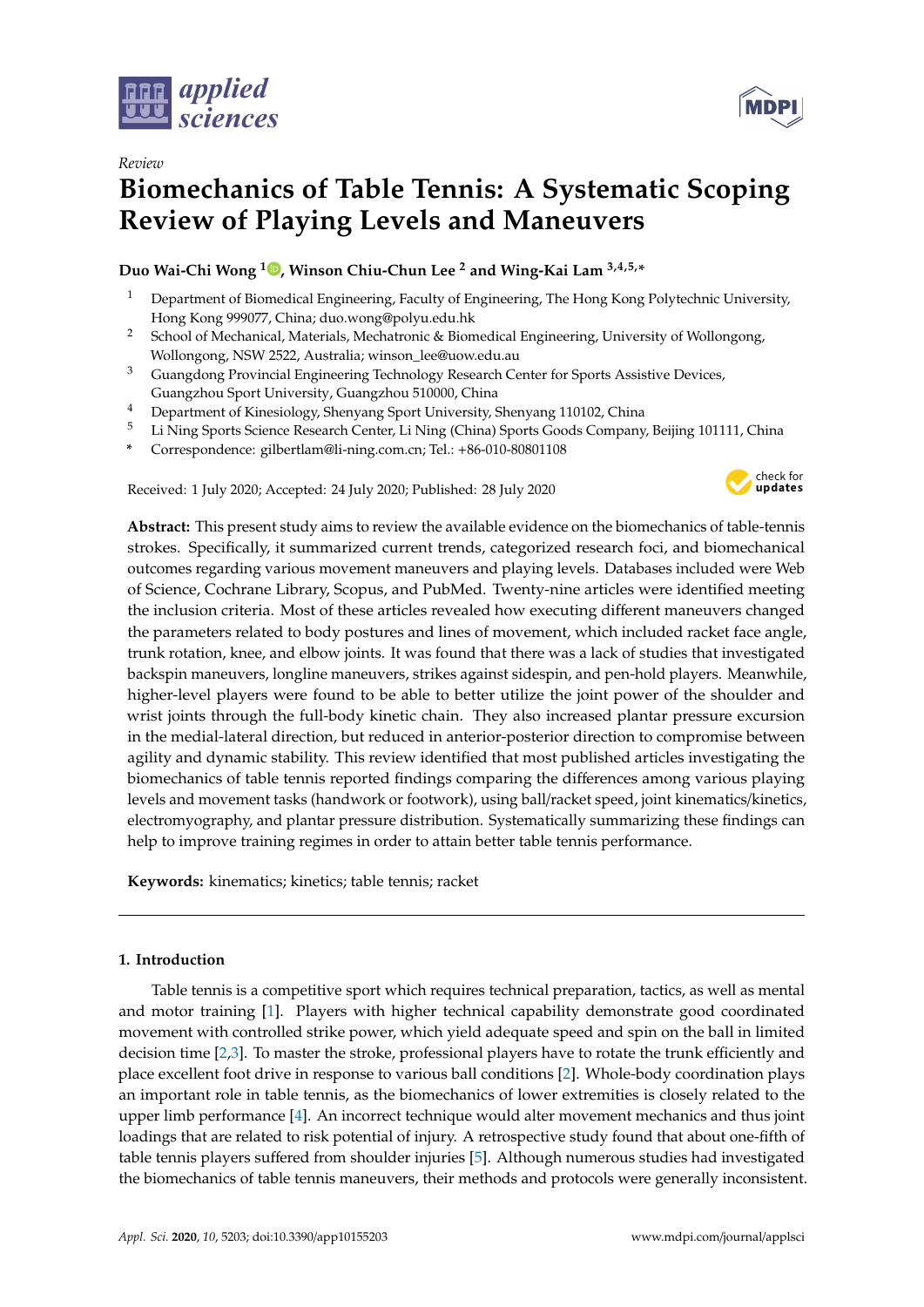Therefore, direct comparison across studies is not feasible. Furthermore, players of different skill levels may perform different table tennis maneuvers with unique techniques and patterns. To identify the common characteristics of higher-level players, an investigation has to be conducted properly mapping playing levels with different maneuvers. Such information can help in designing sport-specific training programs in table tennis.

Biomechanical reviews of various sports, such as football [\[6,](#page-18-5)[7\]](#page-18-6), tennis [\[8,](#page-18-7)[9\]](#page-18-8), and swimming [\[10–](#page-19-0)[12\]](#page-19-1) have identified strategies to improve sports performance and prevent injuries. While previous review articles summarized physiological demands of table tennis players [\[13,](#page-19-2)[14\]](#page-19-3), conducted match analysis [\[15–](#page-19-4)[17\]](#page-19-5), and reviewed contemporary robot table tennis [\[18,](#page-19-6)[19\]](#page-19-7), there have been no sufficient reviews on the biomechanics of table tennis. There was an article reviewing the science (including biomechanics) of major racket sports [\[20\]](#page-19-8), however its focus was not on limb movements and the joint loading of different skill levels.

A systematic scoping review accounts for the published evidence over a broad topic by summarizing, mapping, and categorizing key concepts that underpin a particular research area using a systematic protocol [\[21\]](#page-19-9). Such a review looks into the literature which has demonstrated high complexity and heterogeneity. The objective of this systematic scoping review was to identify recent advances in testing protocols, variables, and biomechanical outcomes regarding table tennis maneuvers and performance. The scope of sports biomechanics in table tennis is board, which has not been comprehensively reviewed. The objectives of this review were guided by the following research questions:

- 1. How was the biomechanics of table tennis movements analyzed?
- 2. What were the biomechanical differences between higher- and lower-skilled players?
- 3. What were the biomechanical differences among various table tennis maneuvers?

The principle focus or concept of this review pertained the categorization of biomechanical variables while the primary context was to summarize the playing skill levels and maneuvers. This study can contribute to the field of sports science by identifying key ideas for performance improvement and identify research gaps in table tennis.

#### **2. Materials and Methods**

The searches of the scoping review were designed and conducted by the first author. The first author and the third author conducted the abstract and full-text screening, and data extraction. Any disagreements were resolved by seeking consensus with the second author, and all authors conducted a final check of the review. Electronic literature searches of electronic databases, including ISI Web of Science (excluding patents, from 1970), Scopus (from 1960), and PubMed (from 1975), were performed on 13 July 2020.

The searches were conducted using the keywords "table tennis" AND the terms "biomechan\*" or "kinematics" or "kinetics" in the topic field, but NOT "catalyst", "catalysis", "enzyme", "biochemistry", "oxidase", "acid", "biochemistry", "colorimetric", or "nanocomposite" to rule out a similar topic in biochemistry. The titles, abstracts, and then full-text of the papers were screened based on the following inclusion criteria: (1) published in English; (2) research article in peer-reviewed journals; (3) biomechanical studies on table tennis with experiments involving adult players; (4) original research articles either case-control or longitudinal studies investigating playing levels or differences in maneuvers. Studies were excluded if the articles (1) did not consider any table tennis moves, (2) considered participants with disability, musculoskeletal problems, or rehabilitation, (3) only considered physical, psychological attributes or tactics, (4) were not original peer-reviewed articles, (5) studied table tennis robots, or (6) used simulations or theoretical models. The searching selection process is summarized in Figure [1.](#page-2-0) There was no disagreement among authors in the selection of studies eligible for the review. The following information was extracted: bibliographic details, sample size, characteristics of participants, inclusion and exclusion criteria of studies, and experimental settings.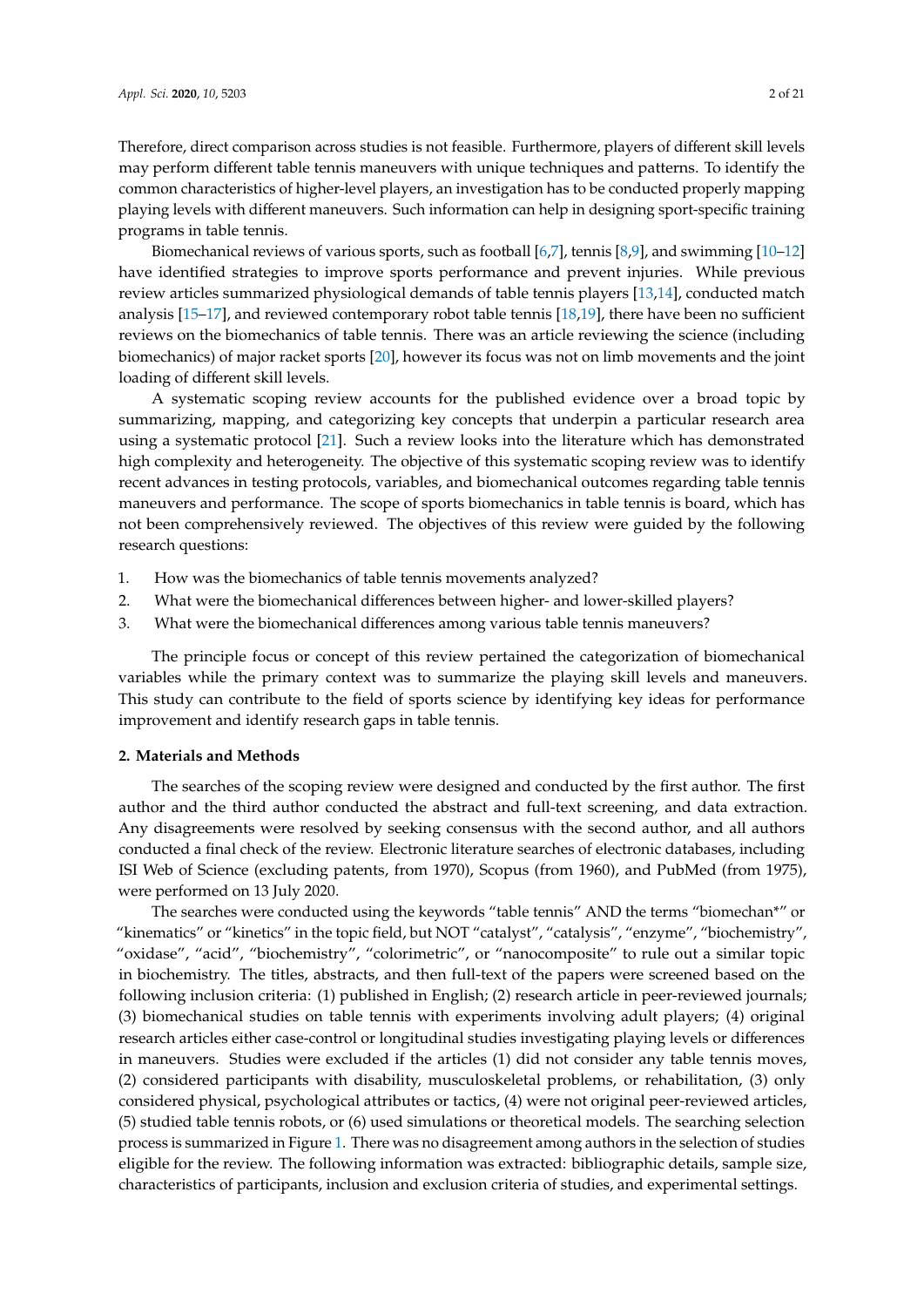<span id="page-2-0"></span>

Figure 1. Flowchart of the systematic search and selection process.

#### **3. Results**

#### $S\text{work } B\text{c}$ culte *3.1. Search Results*

An initial search identified 226 studies. After pooling the results and removing duplicates, 136 articles were screened for titles and abstracts. Finally, there were 29 studies successfully meeting the eligibility criteria (Figure 1). The stu[die](#page-2-0)s were excluded because they were irrelevant ( $n = 30$ ); they involved players with disabilities, musculoskeletal problems, or children (n = 9); they used robotic players, simulations or theoretical calculations ( $n = 26$ ); they ocused on psychological issues, tactics, decision-making, coaching, cardiopulmonary or metabolic assessments ( $n = 32$ ); they were survey, conference paper, review, and expert comment papers  $(n = 6)$ . One study did not fall into the inclusion criteria of study design whilst another study did not examine any table tennis move. The full-text of one article could not be retrieved because it was too old and the journal was closed down [\[22\]](#page-19-10). One study was not retrievable with the given digital object identifier (DOI) [\[23\]](#page-19-11).

The participant characteristics and study designs of the 29 included articles are summarized in Tables [1](#page-5-0) and [2,](#page-8-0) respectively. In brief, participant characteristics, test protocols, and outcome variables of each article were summarized according to playing levels ( $n = 12$ ), movement tasks (handwork,  $n = 6$ ; footwork,  $n = 4$ ; ball/serve against,  $n = 8$ ) and other factors  $(n = 4)$  to identify performance determinants. Six included studies considered multiple factors on different servings with handwork [\[1](#page-18-0)[,2\]](#page-18-1) or playing level [\[24,](#page-19-12)[25\]](#page-19-13), racket mass with ball frequency [\[26\]](#page-19-14), and footwork with footwear [\[27\]](#page-19-15). Furthermore, the categorization of dependent and independent variables are mapped in Figure [2.](#page-3-0) Key findings of the included studies related to playing levels and maneuvers are provided in Tables [3](#page-10-0) and [4.](#page-15-0)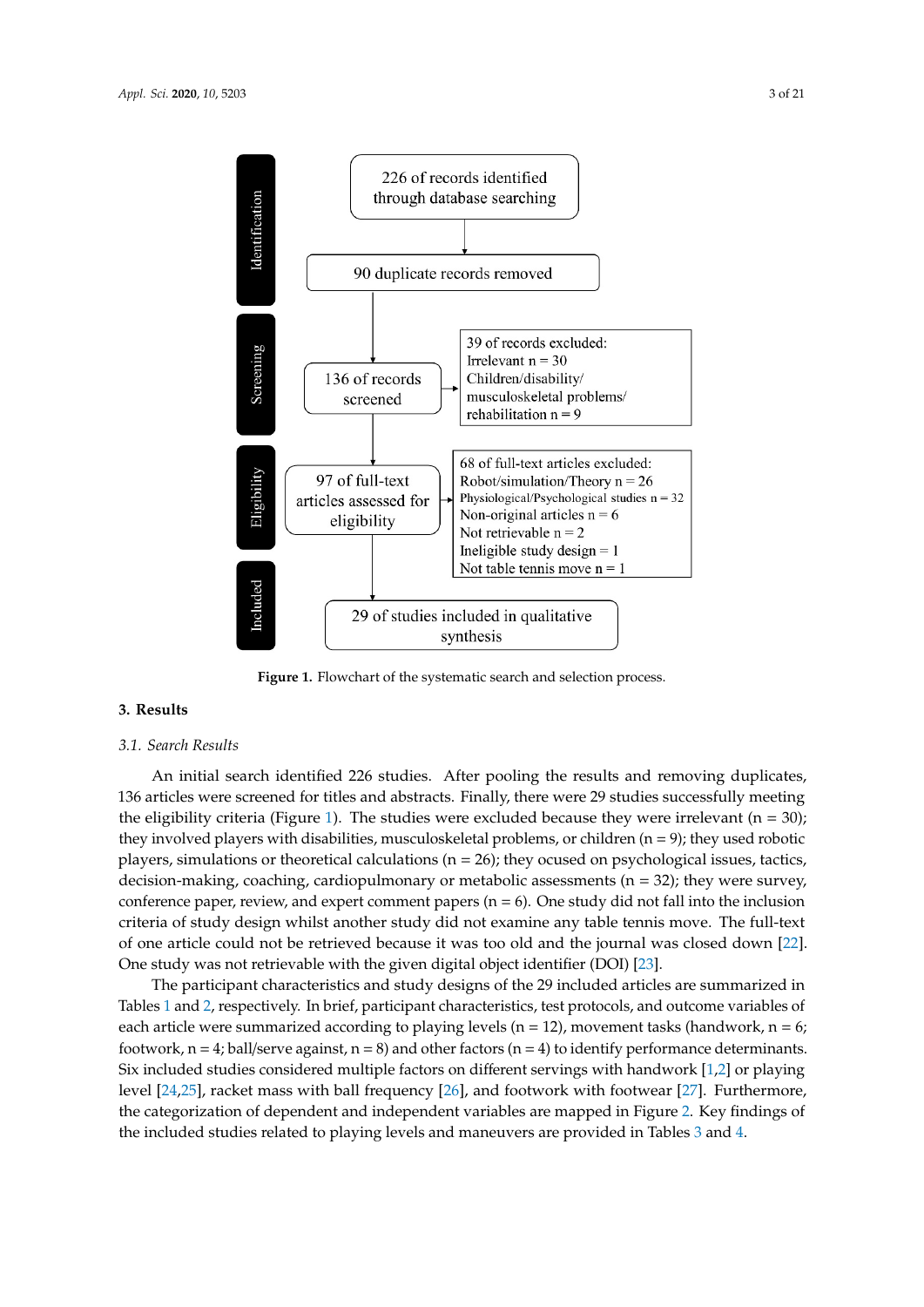<span id="page-3-0"></span>

**Figure 2.** A scoping review map summarizing: (**a**) types of forehand and backhand maneuvers; (**b**) **Figure 2.** A scoping review map summarizing: (**a**) types of forehand and backhand maneuvers; types of serves (as variant) to hit back; (**c**) map of dependent variables comparing the number of (**b**) types of serves (as variant) to hit back; (**c**) map of dependent variables comparing the number of studies between topics on maneuvers and playing levels; (**d**) body of context (independent variables), studies between topics on maneuvers and playing levels; (**d**) body of context (independent variables), the n-values in the interior circle denote number of studies with multiple independent variables between or within the factors stated on the exterior circle;  $(e)$  direction of strike; and  $(f)$  shake-hand vs pen-hold.

## vs pen-hold. *3.2. Classification of Movement Stage*/*Phase*

While some included studies adopted the maximum or average values of performance outcome of strokes, the majority of the studies divided stroke into movement sub-phases or targeted to selected instants for subsequent analysis. Typically, the stroke was classified into backswing and forward-swing phases, targeted on the specific time points at the termination, backward-end and forward-end [\[1,](#page-18-0)[3,](#page-18-2)[28](#page-19-16)[–34\]](#page-19-17). A few included studies [\[2,](#page-18-1)[24,](#page-19-12)[26,](#page-19-14)[33](#page-19-18)[,35](#page-19-19)[,36\]](#page-20-0) focused on the instant at ball impact which was used to determine the velocity of the racket and ball, while some other included studies investigated the biomechanics at pre-impact and post-impact stages [\[24](#page-19-12)[,36–](#page-20-0)[38\]](#page-20-1), and over a longer period of time before and after the instant of ball contact [\[1](#page-18-0)[,2](#page-18-1)[,38](#page-20-1)[,39\]](#page-20-2). Some included studies endeavored that pelvic and hip rotations were correlated with the racket velocity at impact and thus focused on the starting time of the pelvic forward rotation [\[36](#page-20-0)[,37\]](#page-20-3). To sum up, the included studies often investigated the biomechanical parameters at the instant of ball or racket impact as well as the maximum or average value during the time before and after the ball impact.

#### *3.3. Ball and Racket Performance*

Eight included studies examined the effects of ball and racket mechanics as well as serve techniques on table-tennis performance [\[1](#page-18-0)[,2](#page-18-1)[,24](#page-19-12)[–26,](#page-19-14)[33,](#page-19-18)[35](#page-19-19)[,37\]](#page-20-3), and some of these studies also compared the influences of different handworks [\[1](#page-18-0)[,2\]](#page-18-1) and playing levels [\[24](#page-19-12)[,25\]](#page-19-13). Common variants included the type of ball spin [\[1,](#page-18-0)[2,](#page-18-1)[33,](#page-19-18)[35,](#page-19-19)[37,](#page-20-3)[39\]](#page-20-2) and the spin rate [\[24,](#page-19-12)[25\]](#page-19-13). Moreover, seven included studies investigated ball, racket, and serve as outcome measures instead of variants [\[31,](#page-19-20)[38,](#page-20-1)[40](#page-20-4)[–45\]](#page-20-5).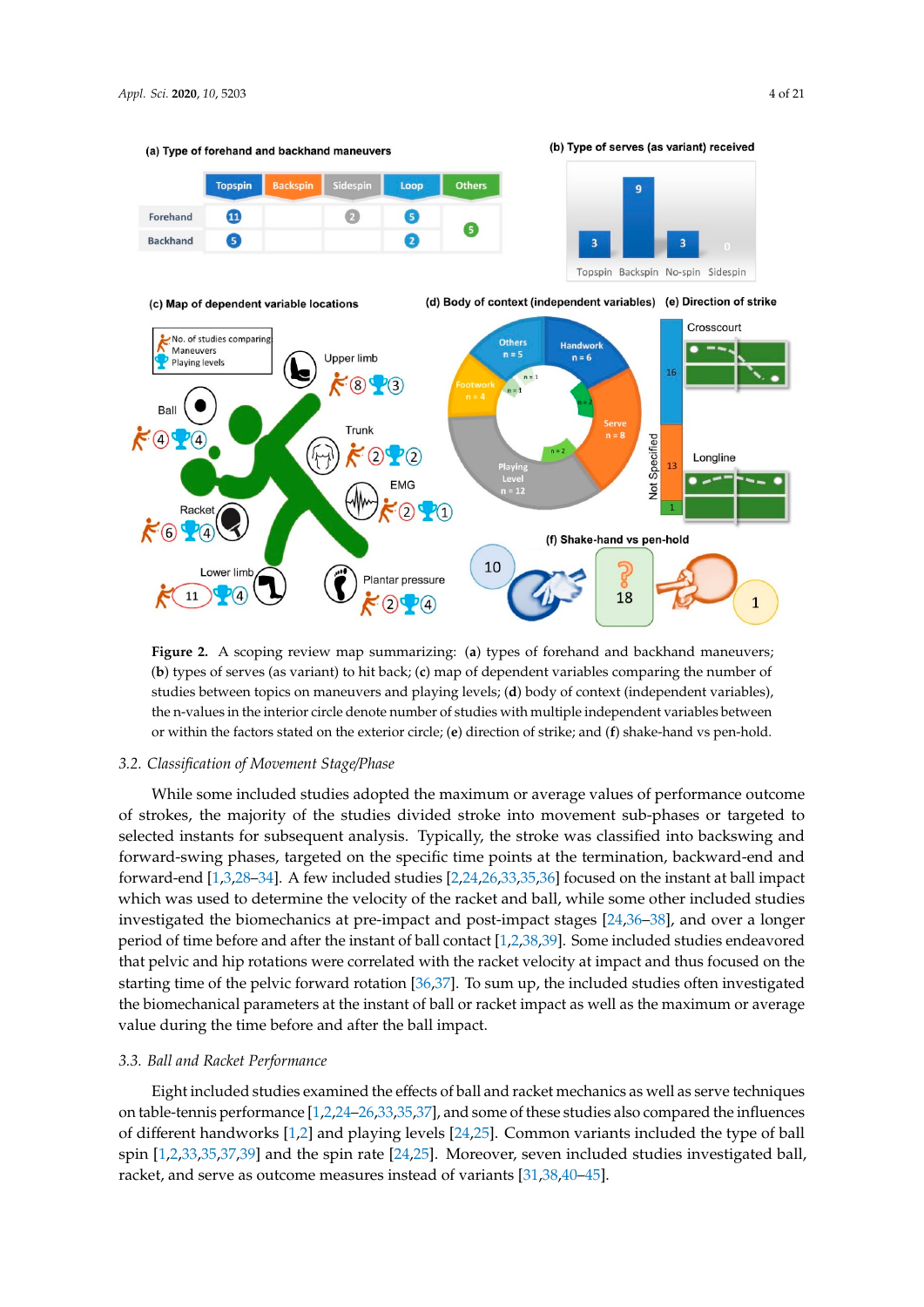Ball speed, accuracy, and repeatability were suggested to be the key indicators of playing level. Ball speed and accuracy were significantly correlated with player ranking in a competition [\[43\]](#page-20-6). Higher-level players produced higher ball speed and accuracy, which could be due to significantly shorter duration and variability of duration in the forward swing phase [\[31](#page-19-20)[,32](#page-19-21)[,38](#page-20-1)[,41\]](#page-20-7). However, Iino and Kojima [\[24\]](#page-19-12) found that racket speed at impact was not significantly different between playing levels (advanced vs. intermediate), although players with higher-level can rotate the trunk effectively to produce a greater racket acceleration at ball impact. Yet, Iino and Kojima [\[24\]](#page-19-12) imposed a stringent significance level using a Bonferroni correction. Similarly, Belli et al. [\[40\]](#page-20-4) found that while there was only a slight difference in ball speed comparing higher and lower-level players, players with higher-level demonstrated higher accuracy of ball target placement and made fewer errors in training and competition. On the other hand, inexperienced players showed higher inconsistency in ball speed and accuracy during within- and between-day trials [\[43\]](#page-20-6). Compared to the intermediate players, advanced players showed smaller variance of joint angle that affected the racket vertical angle during forehand topspin stroke [\[41\]](#page-20-7). Furthermore, a lower variability in the racket orientation and movement direction could be the reason for more successful returns and higher accuracy of the ball bounce location [\[38\]](#page-20-1). An uncontrolled manifold analysis suggested that higher-level players exploited higher degree of redundancy to maintain a similar racket angle at ball impact [\[41\]](#page-20-7). In brief, higher-level players exhibited higher accuracy and reproducibility on ball and racket mechanics but may not necessarily produce higher ball speed than lower-level players.

Compared to the topspin serves, returning backspin serves demonstrated significantly higher resultant and vertical racket velocities at ball impact [\[35](#page-19-19)[,37\]](#page-20-3), which could be contributed greatly by the wrist extension [\[35\]](#page-19-19). A possible explanation for this is that backspin serves tend to be treated back-low owing to the spin, resulting in a greater upward velocity of the shoulder joint center [\[37\]](#page-20-3). Moreover, peak shoulder torques in all directions, as well as elbow valgus torques, were significantly larger against backspin, in addition to the peaks of upper trunk right axial rotation and extension velocities [\[37\]](#page-20-3). Returning a spinning ball also alters the moving distance and velocity of the racket in the upward-downward direction, as compared to an ordinary stroke or a stroke with higher power. Hitting back a backspin serve could be more demanding than a topspin serve.

In addition, biomechanical differences between returning light and heavy backspin serves were assessed by two included articles from the same research group [\[24,](#page-19-12)[25\]](#page-19-13). They produced different rates of ball backspin (11.4 vs. 36.8 revolutions/s) for light and heavy spin conditions. The heavy spin would direct the racket face to be more open [\[24\]](#page-19-12). Furthermore, their results found higher maximum loading at elbow and shoulder joints which might result in higher work done at the racket arm [\[25\]](#page-19-13). However, higher-level players showed a higher amount of energy transfer of the elbow for a light spin compared to intermediate players, but the opposite was true for the heavy spin [\[25\]](#page-19-13), implying significant interaction effect between ball spin and playing level. The influence of racket mass and ball frequency were investigated by Iino and Kojima [\[26\]](#page-19-14), who suggested that a heavier racket could impose higher demand on wrist extension torque, but did not influence trunk and racket arm kinematics and kinetics. A frequent ball serve could result in a lower racket speed at impact possibly since the pelvis and upper trunk rotations were not responsive enough. Table tennis players managed to identify the differences in ball spin, frequency, and mass, and accommodated by tilting the racket face angle and adjusting the power output of upper extremity.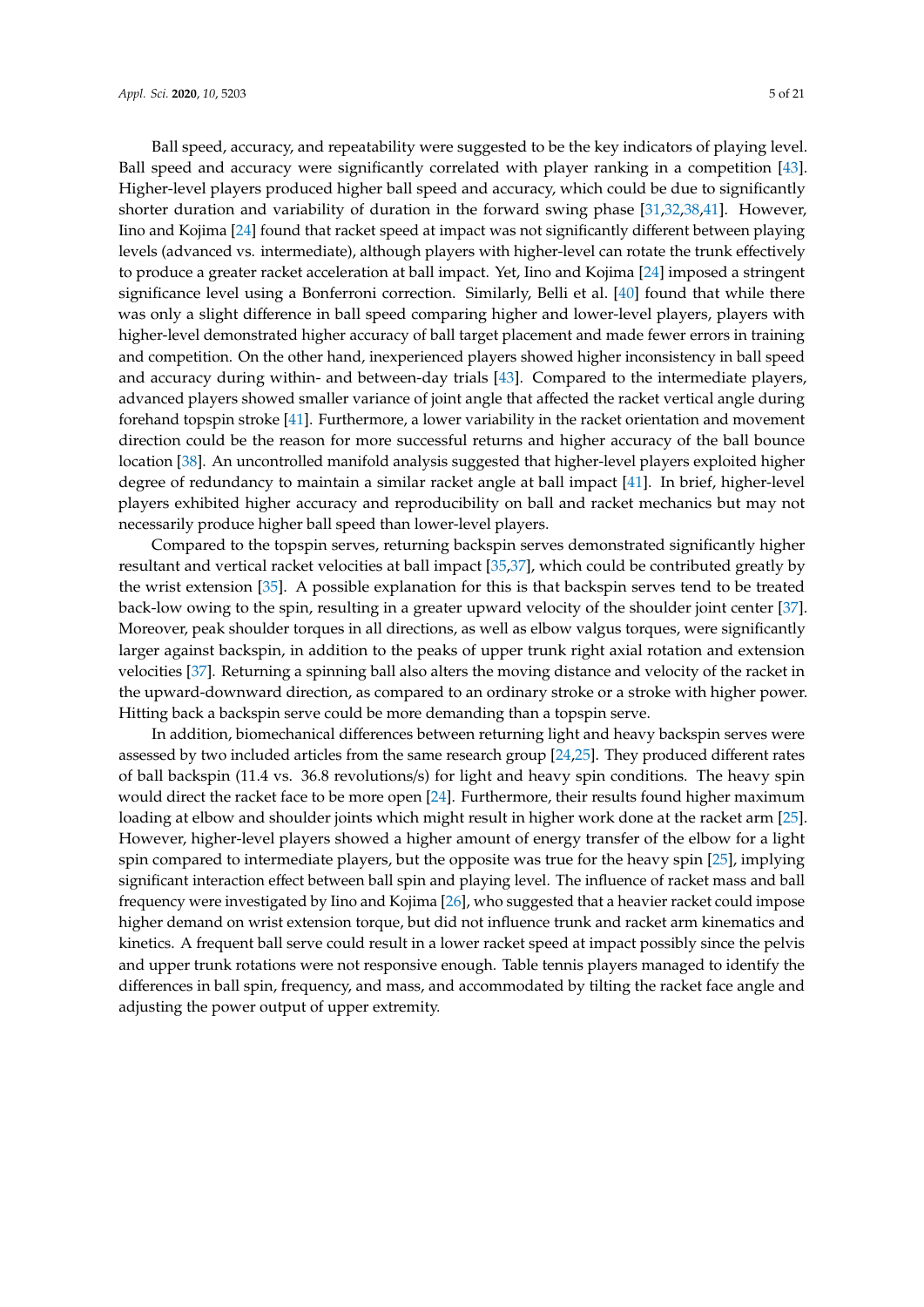<span id="page-5-0"></span>

| <b>Author (Year)</b>                             | <b>Participants Information Sample</b><br>Size; Age (years); Height (cm);<br>Weight (kg)                                                                                                         | Group/Level*                                                                                                    | Inclusion Criteria (IC)/Exclusion<br>Criteria (EC)                                                                                                                                                                            |
|--------------------------------------------------|--------------------------------------------------------------------------------------------------------------------------------------------------------------------------------------------------|-----------------------------------------------------------------------------------------------------------------|-------------------------------------------------------------------------------------------------------------------------------------------------------------------------------------------------------------------------------|
| Bankosz and Winiarski<br>$(2017)$ [1]            | $n = 12F$ ; 20.0 (5.5); 167.2 (6.9);<br>55.3(6.2)                                                                                                                                                | Players in high-level sports<br>training and performance                                                        | IC: 1st 16 in their category of age;<br>EC: NS                                                                                                                                                                                |
| Bankosz and Winiarski<br>$(2018)$ <sup>[2]</sup> | $n = 10F$ ; 16.0 (2.5); 165 (6); 54.4 (3.2)                                                                                                                                                      | Junior elite players                                                                                            | IC: Top 16 junior players<br>EC: NS                                                                                                                                                                                           |
| Bankosz and Winiarski<br>$(2018)$ [39]           | Junior, $n = 4F$ ; 18.0 (0.5); 167.7 (5.7);<br>52.0(3.6)<br>Senior, $n = 6F$ ; 24.8 (3.2); 168.3 (6.3);<br>64.5(2.4)                                                                             | Junior and senior high<br>sport skill players                                                                   | IC: Top 16 TT players in Poland.<br>EC: NS                                                                                                                                                                                    |
| Bankosz and Winiarski<br>$(2020)$ [33]           | $n = 7M$ ; 23 (2); 178 (3); 76.5(8)                                                                                                                                                              | Top-ranked<br>international players                                                                             | IC: Top 10 TT players in Poland.<br>EC: NS                                                                                                                                                                                    |
| Belli et al. (2019) [40]                         | Local, $n = 9M$ ; 24.3 (2.6); 174.6 (3.3);<br>68.1 (5.7); Regional, n = 10M; 23.9<br>$(1.8)$ ; 176.9 $(2.1)$ ; 79.8 $(3.1)$                                                                      | Local group: $2.2$ (0.3) $yExp$ ,<br>3.2 (0.5) hrWTR<br>egional group: 7.5 (0.9)<br>yExp, 10.0 (0.9) hrWT       | IC: Local: low experience, w/o<br>participation in tournaments;<br>Regional: <5 years training,<br>completed regional and<br>national tournament                                                                              |
| Fu et al. (2016) [3]                             | Intermediate, $n = 13M$ ; 21.2 (1.6);<br>175.2 (2.4); 69.1 (4.1); Superior,<br>$n = 13M;$<br>20.1 (0.9); 174.8 (2.5); 66.9 (5.1)                                                                 | National level<br>Intermediate: (Div. II) 10.2<br>$(1.9)$ yExp<br>Superior: (Div. II) 13.4 (1.2)<br>yExp        | IC: NS<br>EC: Previous lower extremity and<br>foot disease or deformity, injury in<br>the last 6 months                                                                                                                       |
| Ibrahim et al. (2020) [44]                       | $n = 16M$ ; 21.5 (1.27); 168 (56);<br>61.59 (8.60)                                                                                                                                               | Collegiate players,<br>min 3 yExp                                                                               | IC: right-handed and<br>shake-hand grip<br>EC: NS                                                                                                                                                                             |
| lino et al. (2008) [35]                          | $n = 11M$ ; 21.1 (4.4); 171 (7); 66.3 (8.1)                                                                                                                                                      | International and<br>collegiate players                                                                         | IC: Shakehand grip attacking<br>players<br>EC: NS                                                                                                                                                                             |
| Iino and Kojima<br>$(2009)$ [24]                 | Intermediate, $n = 8M$<br>20.6 (1.5); 170 (8); 59 (5.7)<br>Advanced, $n = 9M$<br>20.6 (1.2); 171 (6); 66.2 (9.5)                                                                                 | Intermediate<br>7.4 (1.8) yExp<br>Advanced<br>11.2 (0.8) yExp                                                   | IC: Intermediate: not qualified for<br>national tournaments, Division<br>III collegiate<br>Advanced: qualified for national<br>tournaments, Division I collegiate<br>EC: NS                                                   |
| Iino and Kojima<br>$(2011)$ [25]                 | Intermediate, $n = 8M$<br>20.6 (1.5); 170 (8); 59 (5.7)<br>Advanced, $n = 9M$<br>20.6 (1.2); 171 (6); 66.2 (9.5)                                                                                 | Intermediate7.4 (1.8)<br>yExpAdvanced11.2<br>$(0.8)$ yExp                                                       | IC: Intermediate: Div. III collegiate<br>Advanced: Div. I collegiate<br>EC: NS                                                                                                                                                |
| Iino and Kojima<br>$(2016)$ [26]                 | $n = 8M$<br>20.6 (1.3); 170 (4); 63.1 (5.7)                                                                                                                                                      | Advanced players<br>13.0 (1.7) yExp                                                                             | IC: Div. I collegiate team in Kanto<br>Collegiate TT League in Japan;<br>Offensive players; use shake hands<br>grip rackets; EC: NS                                                                                           |
| Iino and Kojima<br>$(2016)$ [37]                 | $n = 10M$<br>$20.6$ (1.3); $171$ (5); $61.6$ (5.7)                                                                                                                                               | Advanced skill players<br>$12.8\ (2.4) \ {\rm yExp}$                                                            | IC: Qualified for national level TT<br>competitions in high school or<br>college; EC: NS                                                                                                                                      |
| lino et al. (2017) [41]                          | Intermediate, $n = 8M$<br>20.9 (0.9); 173 (7); 62.5 (6.3);<br>Advanced, $n = 7M$<br>20.4 (1.3); 172 (7); 65.3 (5.4)                                                                              | Intermediate (Div. III)<br>7.8 (1.0) yExp<br>Advanced (Div. I)<br>11.3 (2.2) yExp                               | IC: Intermediate: not qualified for<br>national tournaments<br>Advanced: qualified for national<br>tournaments<br>EC: NS                                                                                                      |
| $\text{lino} (2018) [36]$                        | $n = 18M$ ; 20.7 (1.1); 171 (5); 64.0 (7.6)                                                                                                                                                      | Advanced players<br>12.2 (2.2) yExp                                                                             | IC: Div. I or II collegiate players<br>EC: NS                                                                                                                                                                                 |
| Lam et al. (2019) [4]                            | $n = 15M$ ; 23.6 (2.2); 180 (4); 72.3 (6.2)                                                                                                                                                      | Div. I players                                                                                                  | IC: NS; EC: lower extremity injury<br>in the last 6 months                                                                                                                                                                    |
| LeMansec et al.<br>$(2016)$ [43]                 | Inexperience, $n = 18M$<br>$19.5(0.9)$ ; 176.9 $(5.9)$ ; 69 $(6.4)$ ;<br>Advanced, n = 14M; 30.7 (11.3);<br>$178.3(6.2)$ ; 74 $(12.3)$ ; Expert, n = 20M;<br>28.4 (6.7); 178.9 (6.2); 74.5 (9.7) | Inexperience<br>Advanced:<br>13.4 (5.6) yExp<br>4.1 (2.3) hrWT<br>Expert:<br>19.8 (6.8) yExp<br>10.4 (7.9) hrWT | IC: Inexperience: students w/o<br>experience in TT; not ranked in the<br>Federation of TT; Advanced:<br>participated in regional<br>championship; Expert: participated<br>in National or international<br>competition; EC: NS |
| LeMansec et al.<br>$(2018)$ [46]                 | $n = 14M$ ; 27.1 (4.9); 177.5 (5.3);<br>73.5 (8.4)                                                                                                                                               | National level players<br>$4.7(1.9)$ hrWT                                                                       | IC: Official competition players in<br>the national championshipEC:<br>Lower limb pain in last 2 years                                                                                                                        |

## **Table 1.** Participant characteristics of reviewed studies.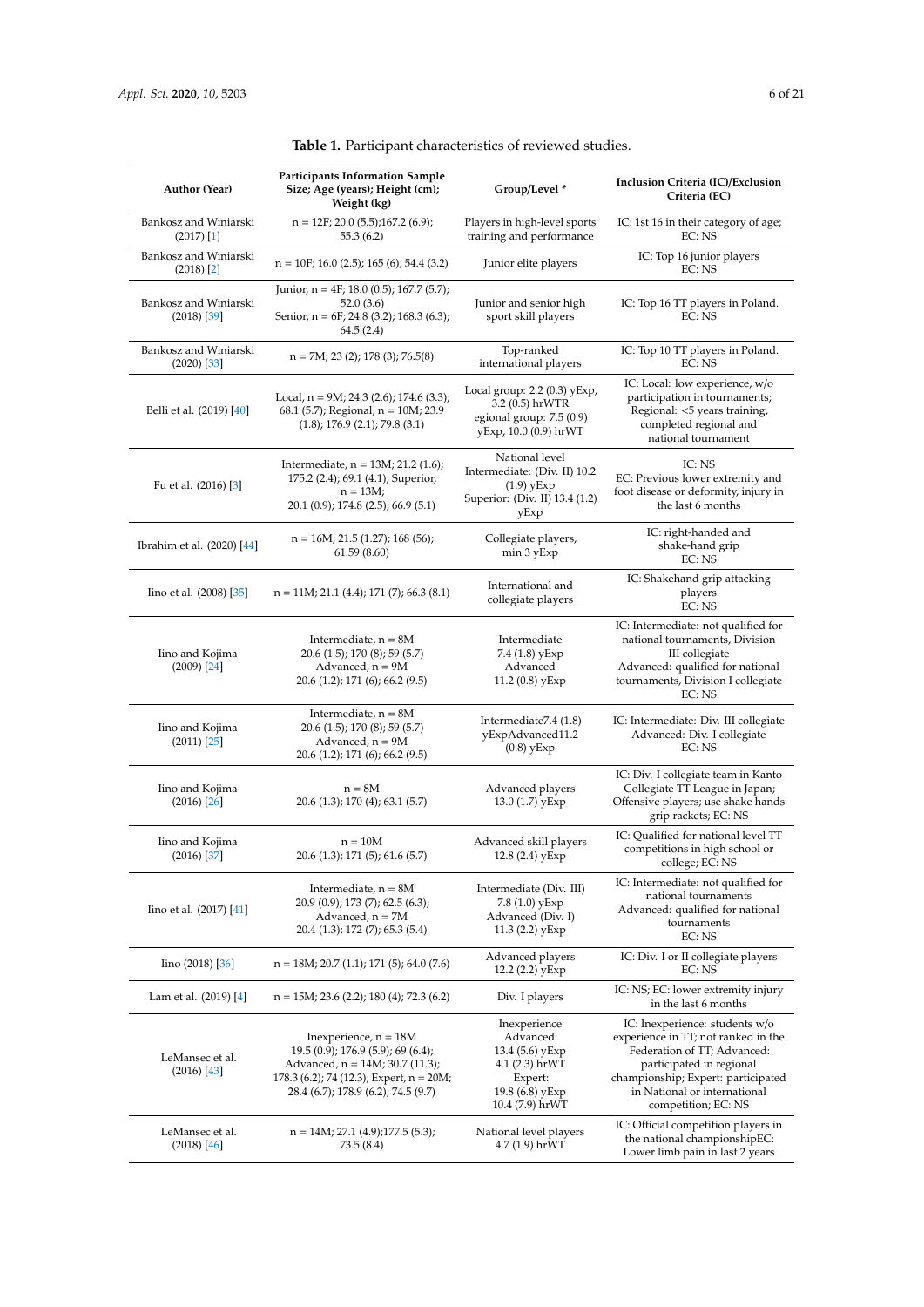| <b>Author (Year)</b>                     | <b>Participants Information Sample</b><br>Size; Age (years); Height (cm);<br>Weight (kg)                                       | Group/Level *                                                                               | Inclusion Criteria (IC)/Exclusion<br>Criteria (EC)                                                                                                                                                                                                                                                         |
|------------------------------------------|--------------------------------------------------------------------------------------------------------------------------------|---------------------------------------------------------------------------------------------|------------------------------------------------------------------------------------------------------------------------------------------------------------------------------------------------------------------------------------------------------------------------------------------------------------|
| Malagoli Lanzoni et al.<br>$(2018)$ [45] | $n = 7M$ ; 22.2 (3.2); 177.4 (4.2); 72.9<br>(11)                                                                               | Competitive player:<br>$10.2(2.5)$ yExp                                                     | IC: 1st and 2nd national league<br>players and ranked among 1st 200;<br>EC: Consume caffeine last 4 h                                                                                                                                                                                                      |
| Meghdadi et al.<br>$(2019)$ [47]         | Healthy, $n = 30M$ ; 24 (2.59); 176<br>$(7.81)$ ; 74 $(5.82)$ ; Syndromic, n = 30M;<br>25 (2.29); 174 (7.06); 75 (5.50)        | National-level players:<br>Healthy: 5 (2.11) yExp;<br>Syndromic: 6 (1.97) yExp              | IC: top 100 list of Federation and<br>active in League; right-handed.<br>Syndromic: impingement on<br>dominant side; EC: History of<br>shoulder dislocation, surgery,<br>occult/overt instability, symptoms<br>on cervical spine, rotator cuff<br>tendinitis, documented<br>injuries/pathology to shoulder |
| Qian et al. (2016) [28]                  | Intermediate, $n = 13M$<br>$21.2(1.6)$ ; 175.2(2.4); 69.1 (4.1);<br>Superior, $n = 13M$<br>20.1 (0.9); 174.8 (2.5); 66.9 (5.1) | Intermediate (Div. III) 10.2<br>$(1.9)$ yExp<br>Superior (Div. I)<br>13.4 (1.2) yExp        | IC: NS<br>EC: Lower extremity and foot<br>disease or deformity, injury for the<br>last 6 months                                                                                                                                                                                                            |
| Shao et al. (2020) [34]                  | Amateur, $n = 11M$ ; 20.8 (0.6); 174.2<br>$(1.4)$ ; 62.4 $(3.5)$<br>Prof., $n = 11M$ ; 21.6 (0.4); 173.5 (1.7);<br>63.7(4.2)   | Amateur: university<br>students: 0.4 (0.2) yExp;<br>Prof.: Div. I players:<br>14.2(1.4)     | IC: right-handed, Prof.: Div. I<br>players; EC: any previous lower<br>limb injuries and surgery or foot<br>disease for at least 6 months                                                                                                                                                                   |
| Sheppard and Li<br>$(2007)$ [38]         | Novice, $n = 12$ (NS); 22.2 (5.6); NS;<br>NS; Expert, $n = 12$ (NS); 21.7 (2.9);<br>NS; NS                                     | Novice: university<br>population; Expert: table<br>tennis club and sports<br>center players | IC: right-handed, normal or<br>corrected vision; Expert: at least<br>years of experience and play at least<br>2 h per week; EC: no physical<br>impairment                                                                                                                                                  |
| Wang et al. (2018) [29]                  | Amateur, $n = 10M$<br>Elite, $n = 10M$<br>NS; NS; NS                                                                           | <b>NS</b>                                                                                   | IC: NS; EC: lower extremity, foot<br>diseases/deformity; Injury in the<br>past 6 months                                                                                                                                                                                                                    |
| Yan et al. (2017) [27]                   | $n = 8M$ ; 21.9 (1.1); 173.1 (4.2);<br>62.8(2.7)                                                                               | Collegiate players                                                                          | IC: right-handed, second grade<br>EC: no history of serious injury to<br>lower limb; did not engage in<br>vigorous exercise 24 h<br>before experiment                                                                                                                                                      |
| Yu et al. (2018) [30]                    | $n = 10F$<br>$21.6(0.3)$ ; 164 $(3)$ ; 54.2 $(2.8)$                                                                            | Advanced<br>15.8 (1.7) yExp                                                                 | IC: Div. I players<br>EC: NS                                                                                                                                                                                                                                                                               |
| Yu et al. (2019) [48]                    | $n = 12M$ ; 20.64 (1.42); 174 (3);<br>67.73 (3.31)                                                                             | Elite national level players                                                                | EC: No previous lower limb injuries<br>and surgeries or foot diseases                                                                                                                                                                                                                                      |
| Yu et al. (2019) [32]                    | Beginners, $n = 9M$ ; 22.7 (1.62);<br>$175(4.6)$ ; 73.7 $(3.1)$ ;<br>Prof., $n = 9M$ ; 25.5 (1.24); 175 (5.3);<br>74.6 (2.5)   | University TT team<br>Beginners: 0.45 (0.42) yExp;<br>Prof.: 14.8 (1.57) yExp               | EC: free from any previous lower<br>limb injuries, surgeries or foot<br>diseases in the past 6 months.                                                                                                                                                                                                     |
| Zhang et al. (2016) [31]                 | Novice, $n = 10M$<br>23.1 $(4.1)$ ; NS; NSExpert, $n = 10M$<br>24.1 (1.6); NS; NS                                              | Novice: university<br>population<br>Expert: prof. from TT<br>teams and clubs                | IC: NS<br>EC: Novice: w/o formal training                                                                                                                                                                                                                                                                  |
| Zhou (2014) [42]                         | $n = 18M$<br>22.3 (1.8); 172.7 (5.1); 64.6 (5.8)                                                                               | Physical education major                                                                    | IC: Played table tennis for more<br>than 5 years<br>EC: NS                                                                                                                                                                                                                                                 |

**Table 1.** *Cont*.

\* The names of the level or group are adopted from the included studies. Numbers in brackets denote standard deviation. M: male; F: female; Number in bracket denotes standard deviation. NS: not specified; yExp: year of experience; Div: division; h: hours; hrWT: hours per week training; TT: table tennis; Prof.: professionals; w/: with; w/o: without.

#### *3.4. Upper Limb Biomechanics*

There were eight included studies targeting handwork as the variant, while two of them co-variated with different serves (Table [2\)](#page-8-0). Higher racket speed and faster ball rotation were the key attributes of attacking shots and this could be determined by the kinematics/kinetics of upper extremity as well as the efficiency of energy transfer through the upper arm [\[25](#page-19-13)[,49\]](#page-20-13). Higher-level players showed significantly larger maximum shoulder internal rotation, elbow varus, and wrist radial deviation torques, in addition to the maximum joint torque power at shoulder joint in both internal and external rotation directions [\[25\]](#page-19-13). Higher angular velocity of the wrist joint contributed to a higher ball and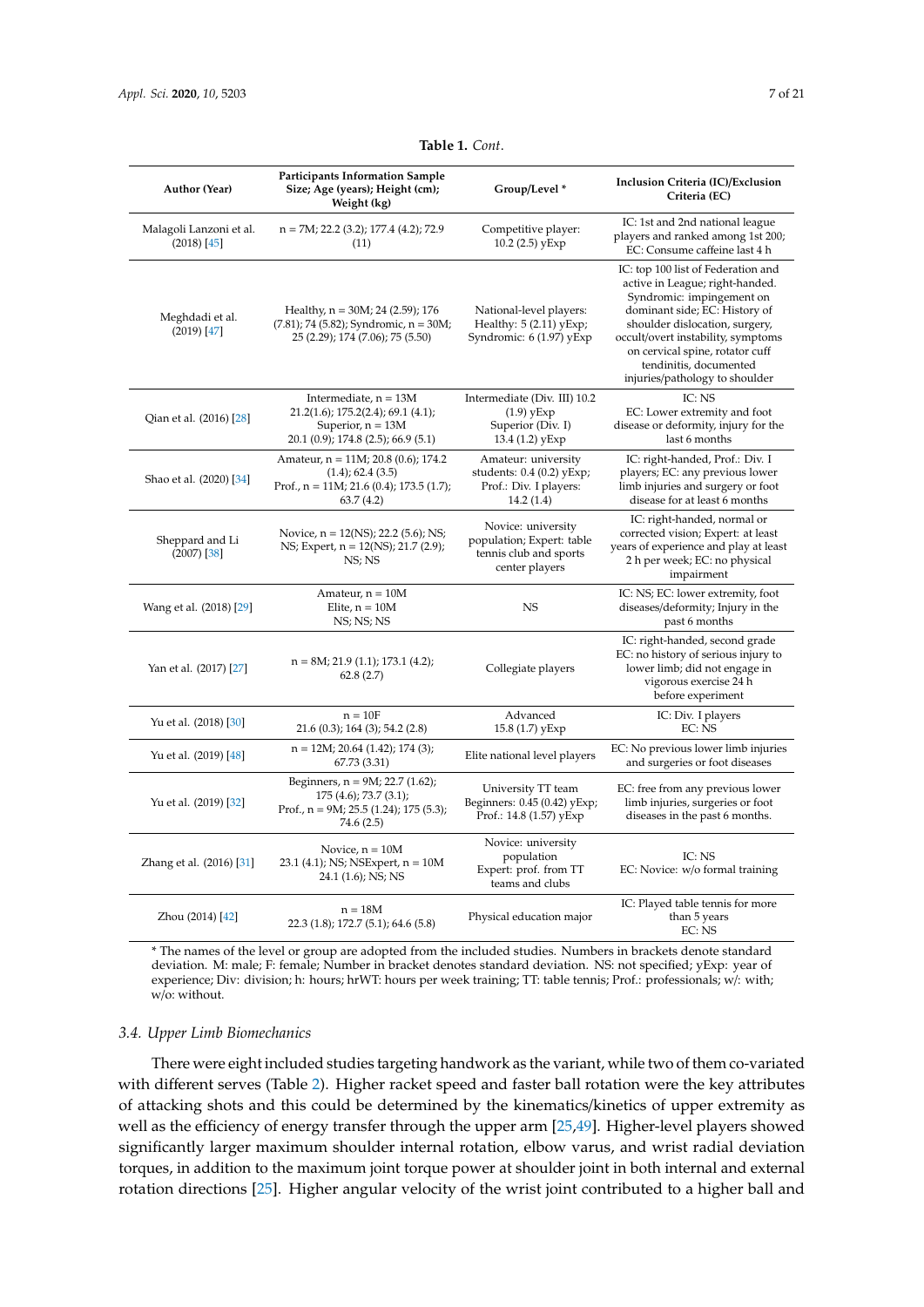racket speed during drop shot services, while that also produced higher racket speed during long shot services [\[44\]](#page-20-8).

Moreover, higher-level players rotated the lower trunk efficiently contributing to higher racket speed at ball impact [\[24\]](#page-19-12). Meanwhile, the racket horizontal velocity at ball impact was related to the hip axial rotation torque at the playing side (i.e., racket side), while the racket vertical velocity was correlated with backward tilt torques and upward hip joint forces [\[36\]](#page-20-0). In contrast, players with shoulder impingement syndrome had sub-optimal coordination and movement patterns of the shoulder girdle [\[47\]](#page-20-10). These players significantly reduced muscle activity of the serratus anterior and supraspinatus, which was compensated by increasing overall muscle activity and early activation of upper trapezius [\[47\]](#page-20-10). Whole-body coordination and movement would play an important role in driving a speedy ball impact.

Comparing forehand and backhand strokes, racket speed during ball impact was similar but presented differences in the upward and forward velocity components [\[1\]](#page-18-0). Forehand stroke lasts slightly longer duration for whole movement cycle and individual phases, and noticeably longer total traveling distance of the racket. This could be because forehand had greater body involvement while the arm and trunk range of motion (RoM) in backhand stroke is limited. Forehand stroke may produce more energy, whilst a longer backswing phase in the high-force condition may generate higher force and longer contact time with the balls [\[1\]](#page-18-0). The racket velocity produced by forehand and backhand strokes could be different. During forehand stroke, racket velocity was correlated with the angular velocities of internal arm rotation and shoulder adduction, whereas the racket velocity was correlated with the angular velocities of arm abduction and shoulder rotation during a backhand stroke [\[2\]](#page-18-1).

A longline forehand topspin produced larger ball rotation, compared to the crosscourt topspin shot. At the instant of the maximum velocity of racket in a forehand topspin stroke, players put their racket more inclined whilst maintaining a more flexed knee and elbow posture, in addition to a more pronounced trunk rotation [\[45\]](#page-20-5). Other maneuvers including loop, flick, fast break, and curling ball were also studied [\[35](#page-19-19)[,42](#page-20-12)[,46\]](#page-20-9). Compared to curving balls, Zhou et al. [\[42\]](#page-20-12) suggested that fast breaking significantly reduced racket speed during ball impact. While the flick maneuver was specified as an attack when the ball is closed to the net, there were no detailed explanations on the moves of the fast break and curling ball in which we believed that they could be the flick/drop shot and topspin/sidespin loop maneuvers, respectively. On the other hand, Le Mansec et al. [\[46\]](#page-20-9) demonstrated that aggressive strokes required greater muscle activities. During smash, biceps femoris, gluteus maximus, gastrocnemius, and soleus muscles were highly activated. Forehand topspin with more power or spin produced significantly higher muscle activation of biceps femoris and gluteus maximus muscles compared to other maneuvers, including backhand top, forehand smash, and flick.

#### *3.5. Lower Limb Biomechanics*

Four included studies investigated different footwork targeting side versus cross-step [\[4\]](#page-18-3), long versus short chasse step [\[48\]](#page-20-11), stepping directions and friction [\[27\]](#page-19-15), and squatting [\[30\]](#page-19-23), as shown in Tables [1](#page-5-0) and [4,](#page-15-0) while one study compared players of different levels performing a cross-step [\[34\]](#page-19-17). Lam et al. [\[4\]](#page-18-3) identified that both side-step and cross-step footwork produced significantly higher ground reaction force, knee flexion angle, knee moment, ankle inversion and moment compared with one-step footwork, in addition to a significant higher peak pressure on the total foot, toe, first, second and fifth metatarsal regions. On the other hand, long and short chasse steps during a forehand topspin stroke were compared [\[48\]](#page-20-11). Long chasse steps produced an earlier muscle activation for vastus medialis, quicker angular velocity, and larger ankle and hip transverse RoM, whereas larger ankle coronal RoM and hip sagittal RoM compared with the short chasse steps [\[48\]](#page-20-11). A stable lower limb support base is another important attribute to tackle serve. Yu et al. [\[30\]](#page-19-23) compared a squat serve with stand serve and found that squat serve produced larger angles and velocities of hip flexion, adduction, knee flexion, and external rotation and ankle dorsiflexion, whereas standing serve produced a higher force-time integral in the rearfoot region. Different stepping angle and footwear friction could also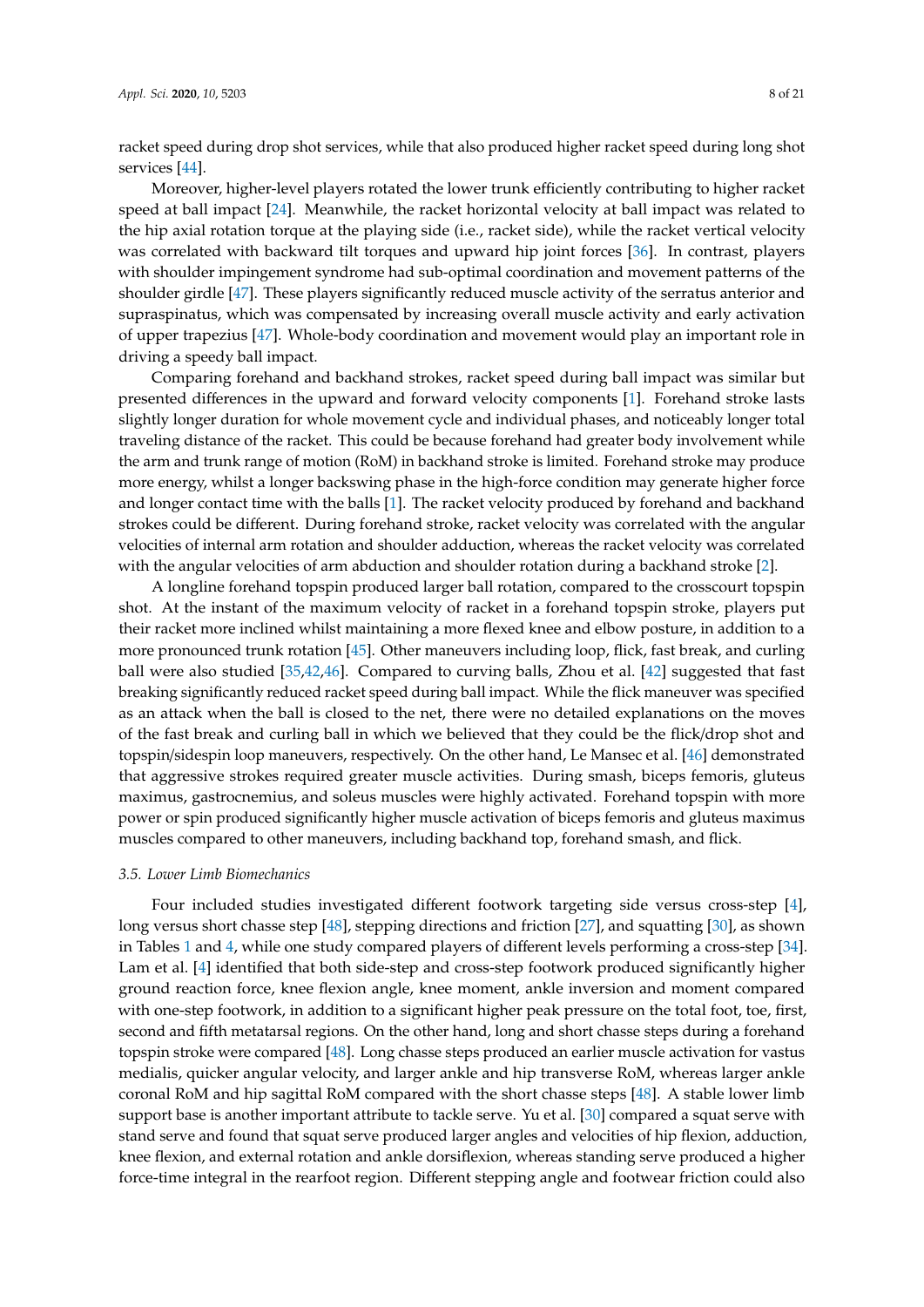influence the center of mass and kinematics of knee joint, respectively [\[27\]](#page-19-15). Different footwork imposed different lower limb kinematics requirements for table tennis players.

<span id="page-8-0"></span>

| <b>Author (Year)</b>                   | Variant (s)                                      | Maneuvers/Conditions                                                                                                                                                                                                                                                                                                           | <b>Type of Parameters</b>                                                   |
|----------------------------------------|--------------------------------------------------|--------------------------------------------------------------------------------------------------------------------------------------------------------------------------------------------------------------------------------------------------------------------------------------------------------------------------------|-----------------------------------------------------------------------------|
| Bankosz and Winiarski<br>$(2017)$ [1]  | Handwork $(2) \times$<br>power/serve (3)         | Handwork:<br>1. Forehand crosscourt topspin<br>2. Backhand crosscourt topspin<br>Handwork power and serve:<br>a. Strength, speed and rotation of 75% max,<br>against no-spin serve;<br>b. Strength, speed and rotation of 75% max,<br>against backspin serve;<br>c. Strength and speed close to max, against<br>no-spin serve; | Racket kinematics                                                           |
| Bankosz and Winiarski<br>$(2018)$ [2]  | Handwork $(2) \times$<br>power/serve (3)         | Handwork:<br>1. Forehand crosscourt topspin<br>2. Backhand crosscourt topspin<br>Handwork power and serve:<br>a. Force, velocity and rotation of 75%, against<br>no-spin serve;<br>b. Force, velocity and rotation of 75%, against<br>backspin serve;<br>c. Force, velocity close to max, against<br>no-spin serve;            | Racket kinematics, upper<br>and lower limb kinematics                       |
| Bankosz and Winiarski<br>$(2018)$ [39] | Power/serve (3)                                  | Forehand crosscourt topspin<br>a. Force, velocity and rotation of 75%, against<br>no-spin serve;<br>b. Force, velocity and rotation of 75%, against<br>backspin serve;<br>c. Force, velocity close to max, against<br>no-spin serve;                                                                                           | Racket kinematics, lower<br>limb kinematics                                 |
| Bankosz and Winiarski<br>$(2020)$ [33] | Serve (2)                                        | Forehand crosscourt topspin<br>1. against a topspin ball<br>2. against a backspin ball                                                                                                                                                                                                                                         | Upper limb, lower limb<br>and trunk kinematics                              |
| Belli et al. (2019) [40]               | Level $(2)$                                      | Forehand or backhand offensive stroke chosen by<br>players against backspin ball 100–120 cm from<br>net and 30 cm away from either left or right side<br>at 25 km/h with frequency of 54 balls per min                                                                                                                         | Ball speed, accuracy,<br>performance index                                  |
| Fu et al. (2016) [3]                   | Level $(2)$                                      | Forehand crosscourt loop                                                                                                                                                                                                                                                                                                       | PP                                                                          |
| Ibrahim et al. (2020) [44]             | Handwork (2)                                     | 1. Forehand drop shot<br>2. Long shot                                                                                                                                                                                                                                                                                          | Ball and racket kinematics,<br>upper limb kinematics                        |
| lino et al. (2008) [35]                | Serve $(2)$                                      | Backhand crosscourt loop<br>1. Against topspin serve<br>2. Against backspin serve                                                                                                                                                                                                                                              | Ball kinematics, Upper<br>limb kinematics                                   |
| Iino and Kojima<br>$(2009)$ [24]       | Level $(2) \times$ Serve $(2)$                   | Forehand crosscourt topspin as hard as possible<br>1. Against light backspin ball<br>2. Against heavy backspin ball                                                                                                                                                                                                            | Ball and racket kinematics,<br>trunk and upper limb<br>kinematics           |
| Iino and Kojima<br>$(2011)$ [25]       | Level $(2) \times$ serve $(2)$                   | Forehand crosscourt topspin at max effort<br>1. Against light backspin ball<br>2. Against heavy backspin ball                                                                                                                                                                                                                  | Kinetics of upper limb                                                      |
| Iino and Kojima<br>$(2016)$ [26]       | Racket mass $(3) \times$ ball<br>frequency $(2)$ | Backhand topspin at max effort<br>Racket mass (153.5 g, 176 g, 201.5 g)<br>Ball projection frequency (75 and 35 ball<br>per minutes)                                                                                                                                                                                           | Racket kinematics, Upper<br>limb and trunk kinematics<br>and kinetics       |
| Iino and Kojima<br>$(2016)$ [37]       | Serve $(2)$                                      | Backhand crosscourt topspin at max effort<br>1. Against topspin serve<br>2. Against backspin serve                                                                                                                                                                                                                             | Upper limb kinetics                                                         |
| lino et al. (2017) [41]                | Level $(2)$                                      | Forehand crosscourt topspin<br>1. Intermediate players<br>2. Advanced players                                                                                                                                                                                                                                                  | Kinematics and variability<br>of trunk, upper limb and<br>racket kinematics |
| $\text{lino} (2018) [36]$              | Correlation study                                | Forehand crosscourt topspin at max effort                                                                                                                                                                                                                                                                                      | Racket kinematics/kinetics<br>and pelvis kinetics                           |

**Table 2.** Study characteristics of reviewed studies.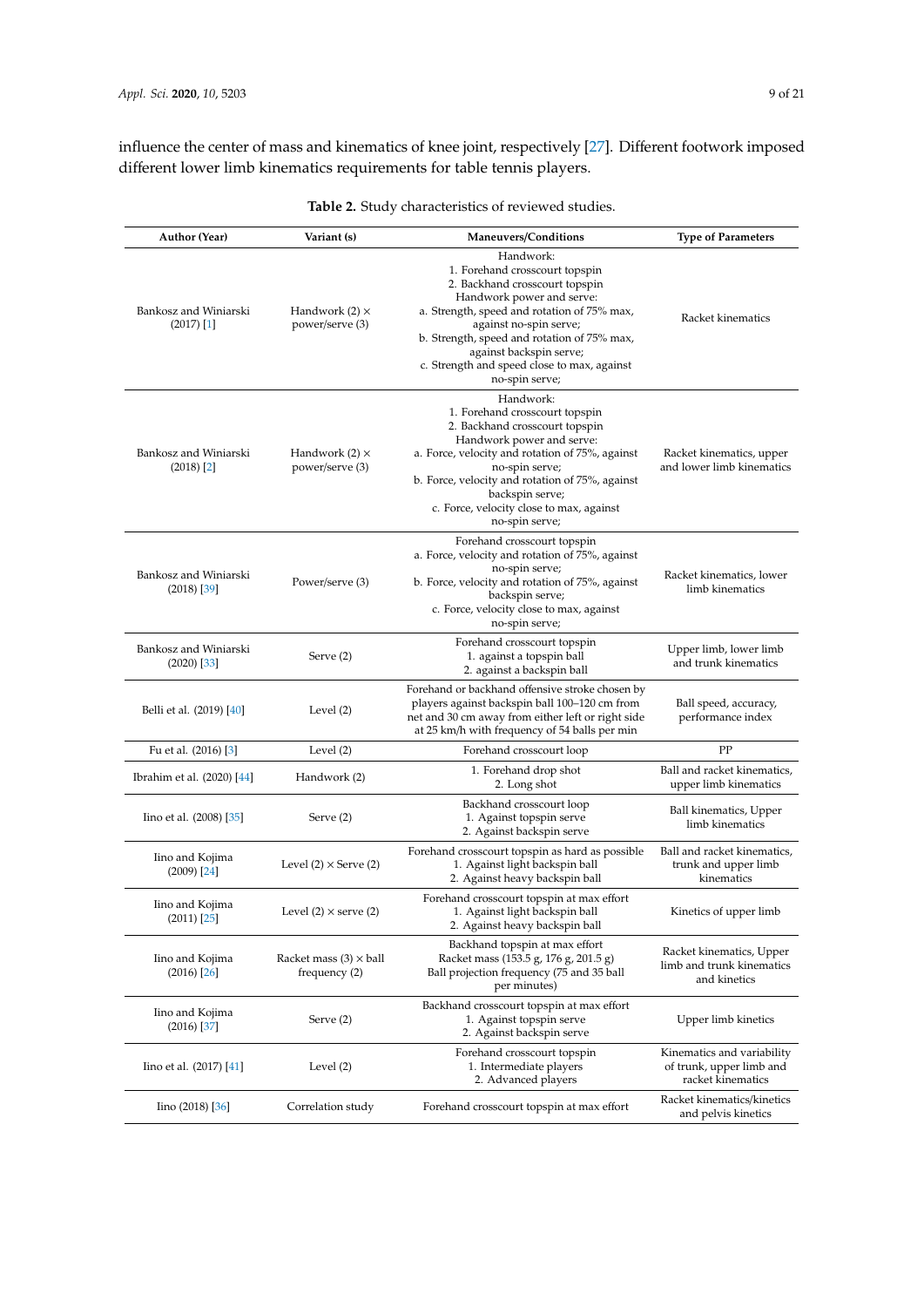| <b>Author (Year)</b>                     | Variant (s)                           | Maneuvers/Conditions                                                                                                                                                                                           | <b>Type of Parameters</b>                          |
|------------------------------------------|---------------------------------------|----------------------------------------------------------------------------------------------------------------------------------------------------------------------------------------------------------------|----------------------------------------------------|
| Lam et al. (2019) [4]                    | Footwork (3)                          | Forehand crosscourt topspin<br>1. One-step; 2. Side-step; 3. Cross-step                                                                                                                                        | GRF, knee and ankle<br>kinematics and kinetics, PP |
| LeMansec et al.<br>$(2016)$ [43]         | Level $(3)$                           | Forehand crosscourt topspin<br>1. Inexperience players<br>2. Advanced players<br>3. Expert players                                                                                                             | Ball speed and accuracy                            |
| LeMansec et al.<br>$(2018)$ [46]         | Handwork (5)                          | 1. Backhand top; 2. Flick (a close to net attack);<br>3. Forehand spin (topspin with more spin less<br>power); 4. Forehand top (topspin with more<br>power less spin); 5. Smash                                | Lower limb muscle EMG                              |
| Malagoli Lanzoni et al.<br>$(2018)$ [45] | Handwork (2)                          | 1 Forehand longline topspin<br>2. Forehand crosscourt topspin                                                                                                                                                  | Racket, upper and lower<br>limb kinematics         |
| Meghdadi et al.<br>(2019) [47]           | Healthy vs.<br>syndromic (2)          | Forehand topspin loop                                                                                                                                                                                          | EMG, muscle onset and<br>offset time               |
| Qian et al. (2016) [28]                  | Level $(2)$                           | Forehand topspin loop                                                                                                                                                                                          | Lower limb kinematics<br>and kinetics, PP          |
| Shao et al. (2020) [34]                  | Level $(2)$                           | Forehand loop using a cross-step with maximal<br>power against topspin                                                                                                                                         | Lower limb kinematics, PP                          |
| Sheppardand Li<br>$(2007)$ [38]          | Level $(2)$                           | 1. Forehand return aimed for speed<br>2. Forehand returns aimed for speed<br>with accuracy<br>3. Forehand returns aimed for accuracyNote: the<br>three conditions were not independent factors of<br>the study | Ball speed and accuracy,<br>racket kinematics      |
| Wang et al. (2018) [29]                  | Level $(2)$                           | Backhand crosscourt loop                                                                                                                                                                                       | Lower limb kinematics<br>and kinetics, EMG         |
| Yan et al. (2017) [27]                   | Footwork $(2) \times$<br>Footwear (3) | Footwork:<br>1. $180^\circ$ step<br>2. 45° stepSole-ground friction:<br>a. Low; b. Medium; c. High                                                                                                             | CoM, Lower<br>limb kinematics                      |
| Yu et al. (2018) [30]                    | Footwork (2)                          | Stroke NS<br>1. Stand serve<br>2. Squat serve                                                                                                                                                                  | Lower limb kinematics<br>and kinetics, PP          |
| Yu et al. (2019) [48]                    | Footwork (2)                          | Forehand loop<br>1. Short chasse step<br>2. Long chasse step                                                                                                                                                   | Lower limb<br>kinematics, EMG                      |
| Yu et al. (2019) [32]                    | Level $(2)$                           | Chasse step movement and forehand loop with<br>maximal power against topspin                                                                                                                                   | Foot kinematics, PP                                |
| Zhang et al. (2016) [31]                 | Level $(2)$                           | Forehand crosscourt stroke<br>1. Novice players<br>2. Expert players                                                                                                                                           | Accuracy, Racket<br>kinematics                     |
| Zhou (2014) [42]                         | Handwork (2)                          | 1. Fast break<br>2. Curling ball                                                                                                                                                                               | Racket speed                                       |

**Table 2.** *Cont*.

NS: not specified; CoM: centre of Mass; w/: with; w/o: without; PP: plantar pressure distribution; EMG: electromyography.

Comparing the lower limb biomechanics among players with various playing levels, Qian et al. [\[28\]](#page-19-16) and Wang et al. [\[29\]](#page-19-22) reported distinct findings for respective forehand and backhand crosscourt loops. When executing forehand topspin loop, higher-level players increased knee external rotation, hip flexion and decreased ankle dorsiflexion during backward end phase, and increased hip extension and internal rotation, decreased ankle and knee internal rotation during forward end phase. There was an overall increase in the ankle sagittal RoM as well as hip sagittal and coronal RoM [\[28\]](#page-19-16). When performing backhand crosscourt loop against backspin ball, higher-level players increased ankle dorsiflexion, eversion and external rotation, increased knee flexion and abduction and increased hip flexion, adduction, and external rotation at the beginning of backswing, as well as increased ankle dorsiflexion, knee flexion, reduced hip flexion but increased abduction at the end of swing [\[29\]](#page-19-22). During cross-step footwork, higher-level players executed superior foot motor control, as indicated by a smaller RoM of foot joints and higher relative load on the plantar toes, lateral forefoot and rearfoot regions [\[34\]](#page-19-17). They also demonstrated smaller forefoot plantarflexion and abduction during cross-step end phase but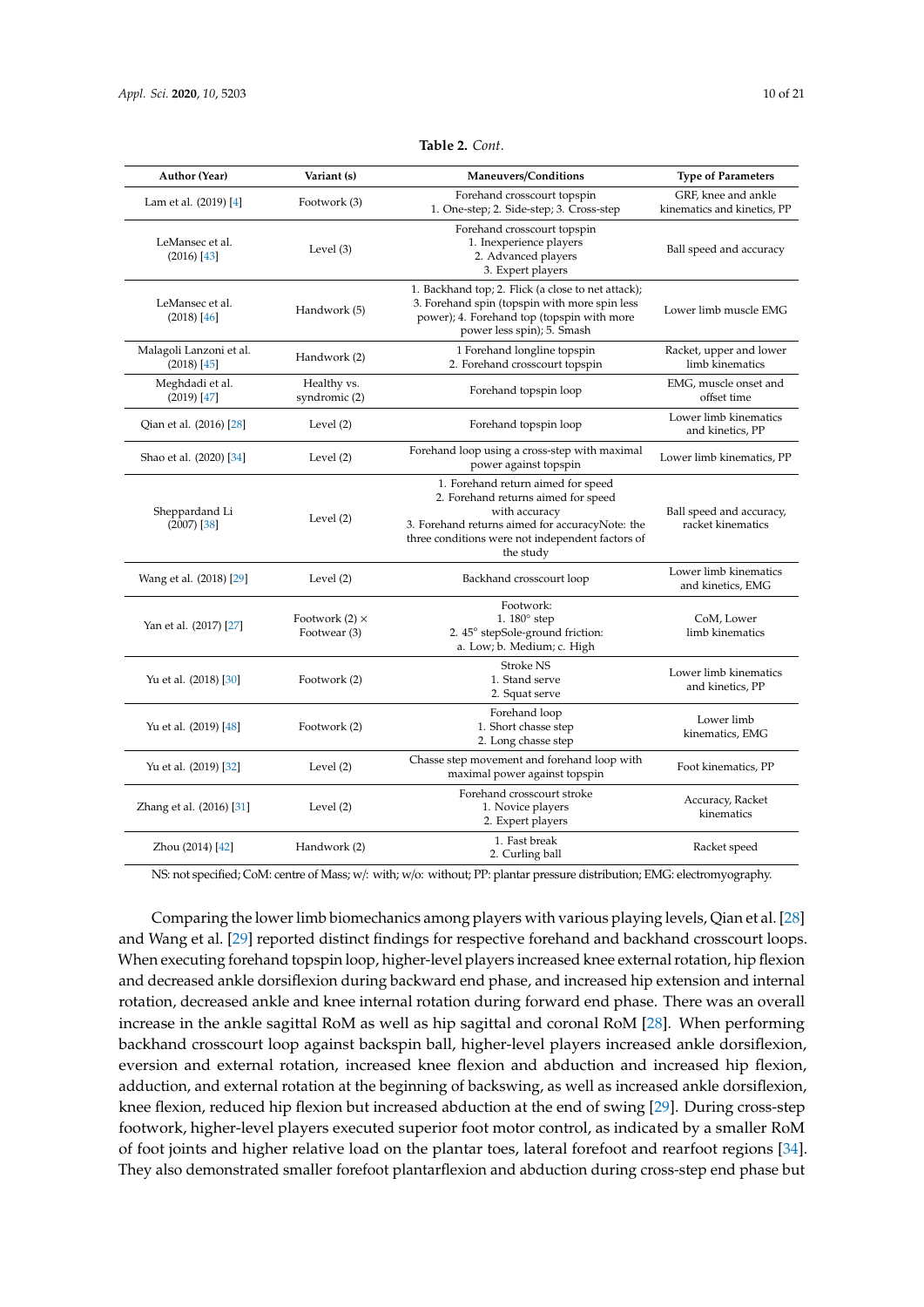larger forefoot dorsiflexion and adduction during forward end phase [\[34\]](#page-19-17). Effective coordination of lower limb facilitates better upper body rotation in higher-level players [\[39\]](#page-20-2).

Bańkosz and Winiarski [\[33\]](#page-19-18) compared inter- and intra-individual variabilities of kinematic parameters. They reported that both variabilities could be quite high, but players attempted to minimize variability at critical moments, such as the instant of ball impact. Higher inter-individual variability could also imply that the technique of coordination movement is rather individual. Adopting or imitating a particular training regime has to pay more attention.

Plantar pressure was also used to evaluate foot loading among different playing levels. When performing forehand loop during backward end phase, higher-level players displayed larger plantar pressure excursion in the medial-lateral direction but smaller in the anterior-posterior direction, accompanied by increased contact areas at midfoot and rearfoot regions while decreased contact area at lesser toe region [\[3](#page-18-2)[,28\]](#page-19-16). During forward end phase, higher-level and intermediate players decreased similarly the plantar pressure excursion in the anterior-posterior direction. The contact areas were increased at midfoot, rearfoot, and forefoot regions while decreased at the hallux region [\[3,](#page-18-2)[28\]](#page-19-16). The change of plantar pressure excursion and contact area could reflect the strategy compromising dynamic stability and agility in different directions.

<span id="page-10-0"></span>

| <b>Author (Year)</b>            | <b>Outcome Measures</b>                                                                                                                                                                                                                                                                                                                                                                                                                                                                                                                                                                                                                  | Key Findings of Higher-Level<br>Compared to Lower-Level Players                                                                                                                                                                                                                              |
|---------------------------------|------------------------------------------------------------------------------------------------------------------------------------------------------------------------------------------------------------------------------------------------------------------------------------------------------------------------------------------------------------------------------------------------------------------------------------------------------------------------------------------------------------------------------------------------------------------------------------------------------------------------------------------|----------------------------------------------------------------------------------------------------------------------------------------------------------------------------------------------------------------------------------------------------------------------------------------------|
| Belli et al. (2019) [40]        | Ball speed; accuracy score, performance index<br>(average speed × accuracy/100); percentage error<br>for ball toward target zone                                                                                                                                                                                                                                                                                                                                                                                                                                                                                                         | ↑ Accuracy score;<br>↑ Performance index;<br>Percentage error.                                                                                                                                                                                                                               |
| Fu et al. (2016) [3]            | ML and AP excursion;<br>Contact area for big toe, lesser toes, medial<br>forefoot, lateral forefoot, midfoot and rearfoot                                                                                                                                                                                                                                                                                                                                                                                                                                                                                                                | During backward end:<br>↑ ML excursion; ↓ AP excursion;<br>↑ Contact area for midfoot and rearfoot;<br>L Contact area for lesser toes;<br>During forward end:↓ AP excursion;<br>↑ Contact area for midfoot, rearfoot,<br>medial forefoot and lateral forefoot;<br>↓ Contact area for big toe |
| Iino and Kojima $(2009)$ $[24]$ | Ball speed before and after impact;<br>Racket speed, face angle, path inclination and<br>height at ball impact;<br>Time required to reach 25% of racket speed at<br>impact and max racket acceleration;<br>Contributions to racket speed by: Max lower<br>trunk axial rotation; mid hip linear; lower trunk<br>lateral bending, flexion/extension, axial rotation;<br>upper trunk axial rotation relative to lower trunk;<br>shoulder linear relative to upper trunk; shoulder<br>abduction, flexion, internal rotation; elbow<br>flexion/extension; forearm supination/pronation;<br>wrist palmar/dorsi flexion, radial/ulnar deviation | ↑ Max racket acceleration;<br>↑ Contribution of lower trunk axial<br>rotation to racket speed                                                                                                                                                                                                |

**Table 3.** Key findings of included studies comparing playing levels.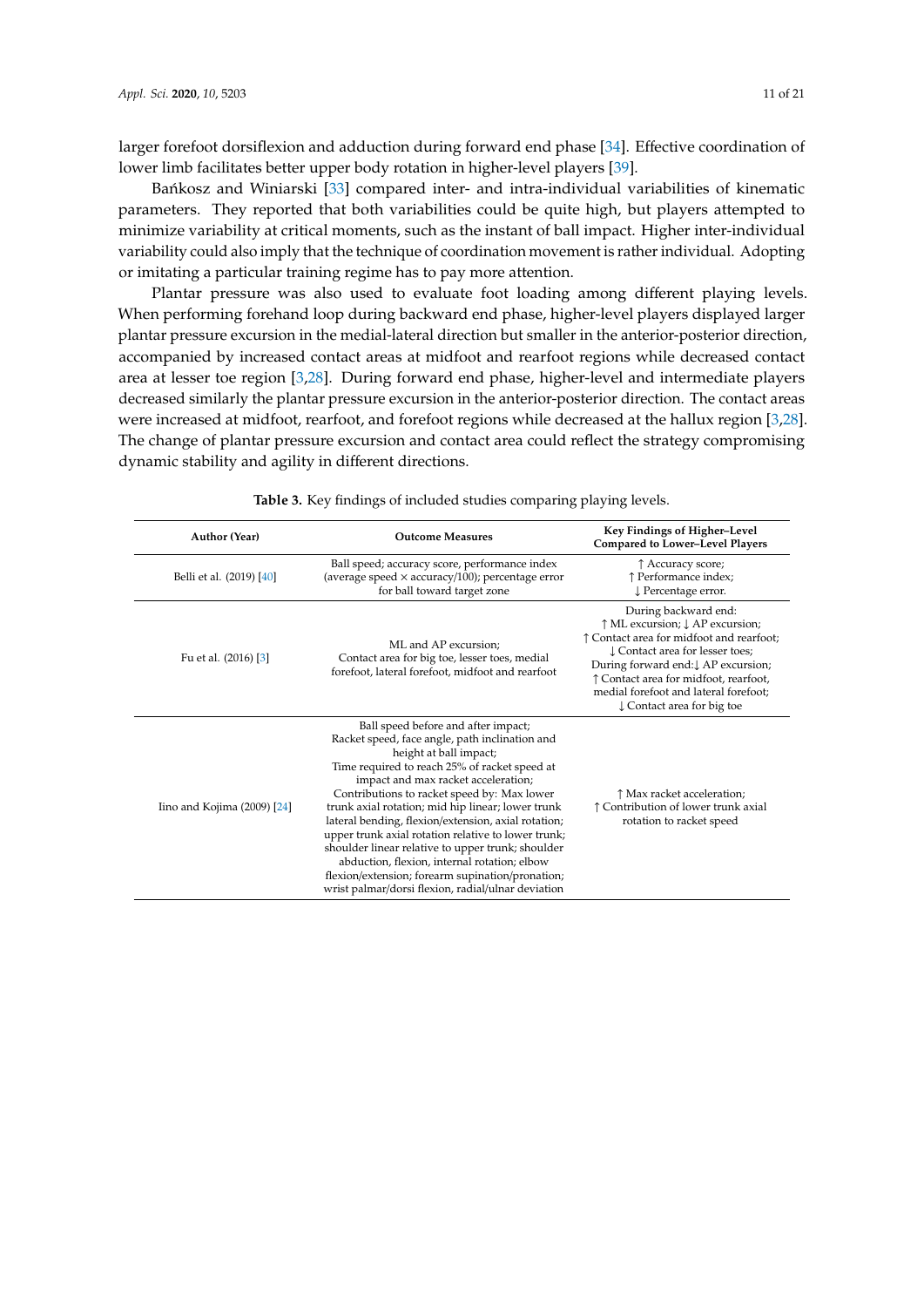### **Table 3.** *Cont*.

| Author (Year)                   | <b>Outcome Measures</b>                                                                                                                                                                                                                                                                                                                                                                                                                                                                                                                                                                                                                                                                                                                                                                                                                                                                                                                                                                   | Key Findings of Higher-Level<br><b>Compared to Lower-Level Players</b>                                                                                                                                                                                                                                                                                                                                                                                                                                                                                    |
|---------------------------------|-------------------------------------------------------------------------------------------------------------------------------------------------------------------------------------------------------------------------------------------------------------------------------------------------------------------------------------------------------------------------------------------------------------------------------------------------------------------------------------------------------------------------------------------------------------------------------------------------------------------------------------------------------------------------------------------------------------------------------------------------------------------------------------------------------------------------------------------------------------------------------------------------------------------------------------------------------------------------------------------|-----------------------------------------------------------------------------------------------------------------------------------------------------------------------------------------------------------------------------------------------------------------------------------------------------------------------------------------------------------------------------------------------------------------------------------------------------------------------------------------------------------------------------------------------------------|
| Iino and Kojima $(2011)$ $[25]$ | Max joint torques of: shoulder adduction, flexion,<br>internal rotation; elbow varus, flexion; wrist<br>dorsiflexion and radial deviation;<br>Max joint torque power of shoulder adduction,<br>flexion, positive and negative internal rotation,<br>elbow flexion, wrist dorsiflexion,<br>and radial deviation:<br>Net work done by shoulder adduction and<br>internal rotation;<br>Positive and negative work done by shoulder<br>internal rotation torque;<br>Max rate of energy transfer by: shoulder<br>addiction and internal rotation; elbow varus and<br>flexion; wrist radial deviation<br>Amount of energy transfer by: shoulder<br>adduction, flexion, internal rotation; elbow varus<br>and flexion; wrist radial deviation;<br>Max rate of energy transfer and amount of energy<br>transfer through shoulder, elbow and wrist joints;<br>Increase in mechanical energy of racket<br>arm; Mechanical energy transferred to racket arm;<br>Energy transfer ratio of racket arm. | ↑ Normalized max joint torques of<br>shoulder internal rotation, elbow varus,<br>and wrist radial deviation:<br>↑ Max joint torque power of shoulder<br>internal rotation in both positive and<br>negative directions;<br>↑ Negative work done by shoulder<br>internal rotation torque;<br>↑ Max rate of energy transfer for shoulder<br>internal rotation, elbow varus and wrist<br>radial deviation.                                                                                                                                                    |
| $\lim$ et al. $(2017)$ $[41]$   | Racket speed at ball impact;<br>Standard deviation of racket face angle in vertical<br>and horizontal directions;<br>Total, controlled and uncontrolled variable<br>variance for racket race angle in vertical and<br>horizontal directions;<br>Ratio of uncontrolled to controlled variance                                                                                                                                                                                                                                                                                                                                                                                                                                                                                                                                                                                                                                                                                              | ↑ Racket speed at ball impact;<br>↓ Controlled variance for horizontal angle<br>of racket surface.                                                                                                                                                                                                                                                                                                                                                                                                                                                        |
| LeMansec et al. (2016) [43]     | Ball speed; accuracy; performance index (average<br>speed $\times$ accuracy/100)                                                                                                                                                                                                                                                                                                                                                                                                                                                                                                                                                                                                                                                                                                                                                                                                                                                                                                          | Elite $\uparrow$ ball speed, accuracy and<br>performance index than advanced players<br>Advanced $\uparrow$ Ball speed, accuracy and<br>performance index than<br>inexperienced players.                                                                                                                                                                                                                                                                                                                                                                  |
| Qian et al. (2016) [28]         | Joint angle of ankle, knee and hip in all planes at<br>backward-end (BE) and forward-end (FE);<br>RoM of ankle, knee and hip joint in all<br>planes.ACR of ankle, knee and hip in all planes<br>during forward-swing phase;<br>Contact area in big toe, other toes, medial and<br>lateral forefoot, midfoot and rearfoot regions<br>during BE and FE.                                                                                                                                                                                                                                                                                                                                                                                                                                                                                                                                                                                                                                     | ↑ Ankle RoM in sagittal plane;<br>↑ Hip RoM in sagittal and<br>transverse planes;<br>↓ Knee RoM in sagittal plane.<br>↑ ACR of ankle and hip in all<br>planes;During BE,<br>↑ Hip angle in sagittal plane;<br>↑ Knee angle in transverse plane;<br>L Contact area in other toes;<br>↑ Contact area in midfoot and<br>rearfoot;During FE,<br>↑ Hip angle in sagittal (-) and transverse<br>$(-)$ planes;<br>↓ Knee angle in transverse (-) plane.<br>↓ Contact area in big toe;<br>↑ Contact area in medial and lateral<br>forefoot, midfoot and rearfoot. |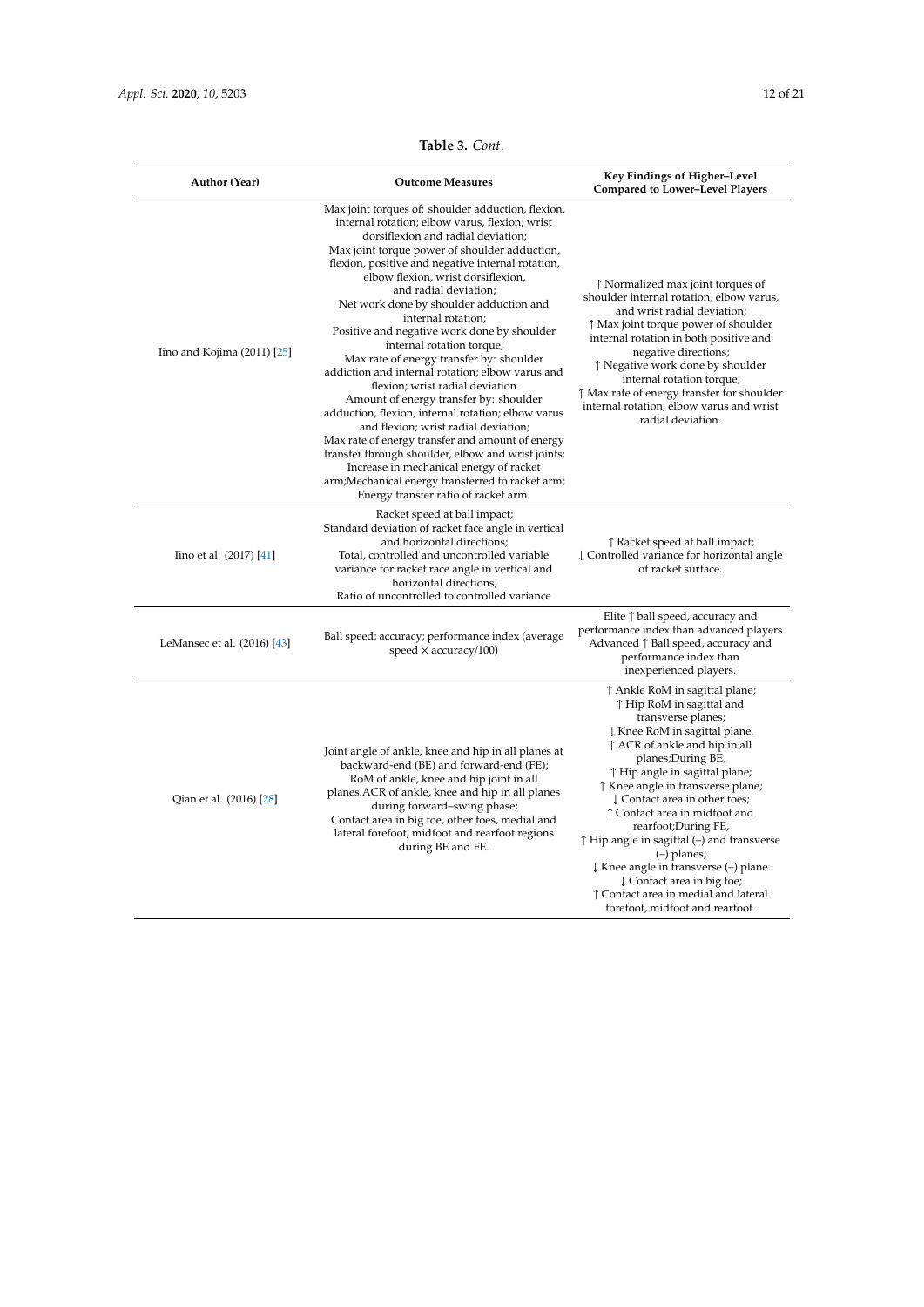**Table 3.** *Cont*.

| Author (Year)               | <b>Outcome Measures</b>                                                                                                                                                                                                                                                                                                                                                                                                                                      | Key Findings of Higher-Level<br><b>Compared to Lower-Level Players</b>                                                                                                                                                                                                                                                                                                                                                                                                                                                                                                                                                                                                                                                                                                                                                                                                                                                                                                                                                                                                                                                                                                                                       |
|-----------------------------|--------------------------------------------------------------------------------------------------------------------------------------------------------------------------------------------------------------------------------------------------------------------------------------------------------------------------------------------------------------------------------------------------------------------------------------------------------------|--------------------------------------------------------------------------------------------------------------------------------------------------------------------------------------------------------------------------------------------------------------------------------------------------------------------------------------------------------------------------------------------------------------------------------------------------------------------------------------------------------------------------------------------------------------------------------------------------------------------------------------------------------------------------------------------------------------------------------------------------------------------------------------------------------------------------------------------------------------------------------------------------------------------------------------------------------------------------------------------------------------------------------------------------------------------------------------------------------------------------------------------------------------------------------------------------------------|
| Shao et al. (2020) [34]     | Duration for backswing phase, forward-swing<br>phase and whole cycle;HTA, FTA in all planes<br>and XFA in sagittal plane at BE and FE;<br>RoM and ACR of HTA, FTA in all planes and XFA<br>in sagittal plane at backswing phase; PP at<br>backswing and forward-swing phases and<br>relative load during entire motion of hallux,<br>other toes, medial, central and lateral forefoot,<br>medial and lateral midfoot, medial and lateral<br>rearfoot regions | ↓ Backswing phase but ↑ forward swing<br>phase and total duration;<br>↓ FTA in sagittal (–) and transverse planes<br>at BE;<br>↑ XFA in sagittal plane at BE;↓ HTA in<br>frontal plane at FE;<br>↑ FTA in sagittal and transverse (–) planes<br>but $\downarrow$ in frontal plane at FE;<br>$\downarrow$ XFA in sagittal plane at FE; $\downarrow$ RoM of<br>HTA and FTA but ↑ XFA in sagittal plane<br>at backswing phase;<br>↓ RoM of HTA in sagittal and frontal but ↑<br>in transverse plane at forward-swing;<br>↑ RoM of XFA in transverse plane at<br>forward-swing; <sup>†</sup><br>ACR in all joints and planes at<br>backswing phase;<br>$\uparrow$ ACR in all joints and planes at<br>forward-swing phase except HTA in<br>frontal plane; <sup>1</sup><br>PP of lateral forefoot and medial rearfoot<br>but $\downarrow$ lateral forefoot, central forefoot,<br>medial forefoot, other toes, hallux at<br>backswing phase; <sup>1</sup><br>PP if lateral rearfoot, lateral forefoot, other<br>toes but ↓ central forefoot, hallux at<br>forward swing phase;<br>↑ relative load of other toes, lateral<br>forefoot, medial rearfoot, lateral rearfoot<br>but $\downarrow$ hallux, medial forefoot |
| Sheppard and Li (2007) [38] | Frequency of successful returns, ball speed, ball<br>bounce location accuracy;<br>Racket speed, position, direction of motion,<br>orientation; and Variability of racket speed,<br>acceleration, horizontal and vertical direction of<br>motions, orientation; at the $-200$ , $-150$ , $-100$ , $-50$ ,<br>$0, +50$ ms relative to the moment of ball contact                                                                                               | ↑ successful returns, ball speed, ball<br>bounce location accuracy;<br>Significant interaction between playing<br>level and time on the overall ball<br>kinematics variables (MANOVA)<br>↑ racket speed, rightward direction,<br>downward oriented;<br>↓ variability on racket horizontal direction<br>of motion and orientation                                                                                                                                                                                                                                                                                                                                                                                                                                                                                                                                                                                                                                                                                                                                                                                                                                                                             |
| Wang et al. (2018) [29]     | Hip, knee and ankle joint angles and ACRs in all<br>planes at beginning of backswing and end of<br>swing phases.<br>Standardized average, mean power frequency<br>and median frequency for EMG of rectus femoris<br>and tibialis anterior for both limbs.                                                                                                                                                                                                    | ↑ Rate of angular change for knee and hip<br>in all planes;<br>↑ Rate of angular change for ankle in<br>sagittal but $\downarrow$ in horizontal;<br>↑ MPF mean power frequency for<br>all muscles;<br>At beginning of backswing<br>↑ Ankle dorsiflexion; eversion;<br>external rotation;<br>↑ Knee flexion; abduction;<br>↑ Hip flexion, adduction and external<br>rotation; At end of swing<br>↑ Ankle dorsiflexion; knee flexion;<br>↓ Hip flexion, ↑ abduction.                                                                                                                                                                                                                                                                                                                                                                                                                                                                                                                                                                                                                                                                                                                                           |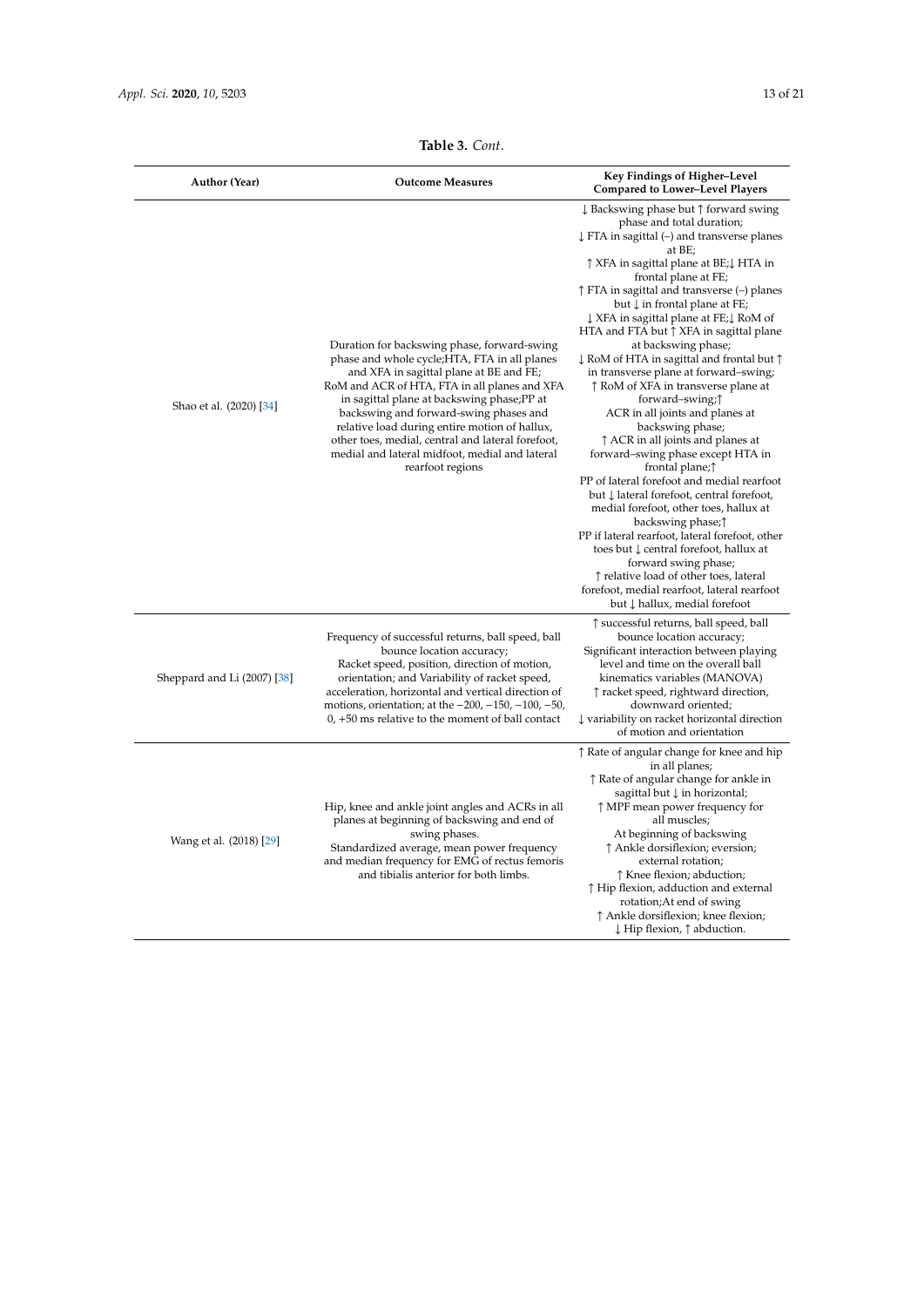| <b>Author (Year)</b>     | <b>Outcome Measures</b>                                                                                                                                                                                                                                                                                                                                                                                                                                                          | Key Findings of Higher-Level<br>Compared to Lower-Level Players                                                                                                                                                                                                                                                                                                                                                                                                                                                                                                                                                                                                                                                                                                                                                                                                                                       |
|--------------------------|----------------------------------------------------------------------------------------------------------------------------------------------------------------------------------------------------------------------------------------------------------------------------------------------------------------------------------------------------------------------------------------------------------------------------------------------------------------------------------|-------------------------------------------------------------------------------------------------------------------------------------------------------------------------------------------------------------------------------------------------------------------------------------------------------------------------------------------------------------------------------------------------------------------------------------------------------------------------------------------------------------------------------------------------------------------------------------------------------------------------------------------------------------------------------------------------------------------------------------------------------------------------------------------------------------------------------------------------------------------------------------------------------|
| Yu et al. (2019) [32]    | Duration for backswing phase, forward-swing<br>phase and whole cycle;<br>HTA, FTA in all planes and XFA in sagittal plane<br>at backswing and forward-swing phases;<br>RoM and ACR of HTA, FTA in all planes and XFA<br>in sagittal plane at backswing and<br>forward-swing phases;<br>PP and relative load of hallux, other toes, medial,<br>central and lateral forefoot, medial and lateral<br>midfoot, medial and lateral rearfoot at backswing<br>and forward-swing phases. | ↓ Backswing phase but ↑ forward swing<br>phase and total duration;<br>↓RoM of HTA, HFA in all planes<br>↑RoM of XFA in sagittal plane<br>↑ Relative load for other toes,<br>lateral forefoot:<br>L Relative load for medial forefoot and<br>medial rearfoot.<br>During backswing phase,<br>↑ HTA in sagittal and transverse (-);<br>$\downarrow$ HTA in frontal; $\downarrow$ FTA in all planes (-)<br>$\uparrow$ XFA in sagittal (-);<br>↑ ACR of HTA in sagittal and frontal;↑<br>ACR of RTA in frontal;<br>ACR of XFA in sagittal<br>↑ Lateral forefoot, medial and<br>lateral rearfoot;<br>PP for hallux, medial and<br>central forefoot;<br>During forward-swing phase,<br>↑ HTA in sagittal and transverse (-);<br>↑ HFA in frontal and transverse;<br>$\uparrow$ XFA in sagittal (-)<br>↑ ACR of FTA in y direction;<br>↑ PP for other toes, central and lateral<br>forefoot; ↓ PP for hallux. |
| Zhang et al. (2016) [31] | Accuracy;<br>Duration and variability of duration for each<br>phase (preparatory, backswing, forward-swing,<br>follow through)                                                                                                                                                                                                                                                                                                                                                   | ↑ Accuracy;<br>↓ Variability of duration for<br>forward-swing and follow<br>through phases;                                                                                                                                                                                                                                                                                                                                                                                                                                                                                                                                                                                                                                                                                                                                                                                                           |

ACR: angular changing rate; AP: anteroposterior; BE: backward-end; EMG: electromyography; FE: forward-end; FTA: right forefoot to hindfoot angle; HTA: right hindfoot to tibia angle; ML: mediolateral; PP: peak pressure; RoM: range of motion; XFA: right hallux to forefoot angle. (–) in negative direction/value. The increase/decrease of (–) refer to the absolute magnitude; ↑: significantly higher/larger/increase; ↓: significantly lower/smaller/decrease.

#### **4. Discussion**

There was evidence suggesting that higher-level table tennis players produced higher ball accuracy, performance index, and trial-to-trial repeatability in both training and competition. Meanwhile, it was generally perceived that ball and racket velocities were deterministic to playing level since high velocities make the opponent difficult to return the ball. In particular, the maximum racket speed at the moment of impact was regarded as the most important playing technique [\[1\]](#page-18-0). However, the current evidence did not come into a consensus that higher-level players necessarily produce higher ball or racket speed. Shoulder joint seems to play an important role to coordinate an effective stroke, as indicated by the effective use of elbow flexion torque, while the power of wrist joint is important during drop shot or long shot services. On the other hand, lower extremities facilitated momentum generation for increased racket velocity. In fact, leg–hip–trunk kinetics accounted for more than half of the energy and muscle force generation in racket sports [\[28\]](#page-19-16). Apart from a shorter period of swinging time, the increase in hip flexion and knee external rotations for higher-level players would potentially facilitate a more efficient muscle output to maximize racket velocity through the kinetic chain [\[28,](#page-19-16)[29\]](#page-19-22), in addition to larger hip and ankle angular velocities [\[28\]](#page-19-16) which could be correlated with an increased ball speed after ball impact [\[50\]](#page-20-14). It should be noted that body coordination movement varies across individuals and trials but players attempted to reproduce movement during critical instants [\[33\]](#page-19-18). This was known as functional variability such that players could adapt to the conditions and requirements of the tasks and compensated for the changes with other movement parameters [\[51\]](#page-20-15). An optimal training model of body movement could be different among athletes.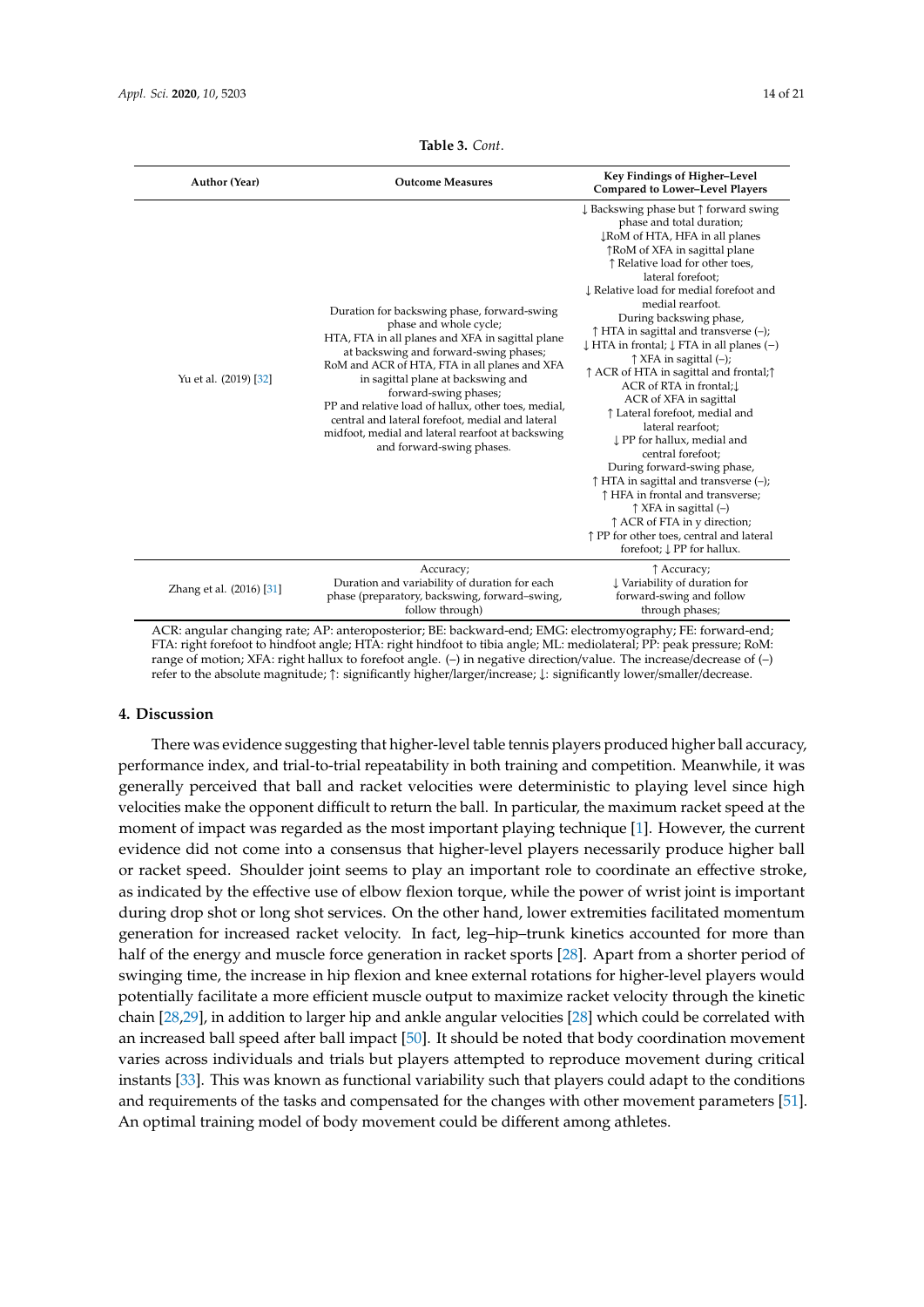Techniques in footwork could play an important role in compromising between dynamic stability and agility to recover back to the ready position for next moves or strokes. Less experienced players tended to have a larger peak ankle dorsiflexion and anterior center of pressure but lesser contact area, which indicated a poorer support base and stability [\[3,](#page-18-2)[28\]](#page-19-16). Additionally, a shorter center of pressure in the anterior–posterior direction in higher level players facilitates quicker responses to resume to a neutral position for the next move [\[3](#page-18-2)[,28\]](#page-19-16). However, it should be noted that higher level players exhibited larger ankle RoM during the match which may inherit the risk of ankle sprain [\[28](#page-19-16)[,29\]](#page-19-22).

Regarding the methodological quality, more than half of the included studies did not reveal clearly the source of population and sampling method. There was also a lack of blinding. Although blinding the maneuver conditions seemed to be impossible since the participants needed to be acknowledged for the tasks they performed, it could be accomplished by counting successive returns from delivering random serves by the coaches or serving robots [\[30,](#page-19-23)[40\]](#page-20-4). Furthermore, the implementation of a randomized cross-over design across various interventions and maneuvers is necessary to avoid carry-over effects. Future studies can investigate how technologies can improve training outcomes. For instance, augmented reality (AR) technology with different filmed footages of different balls and gaze information can be modulated with artificial intelligence program to simulate the virtual opponent with the matched playing levels. Such simulations would provide a steppingstone towards individualized training solutions. On the other hand, several studies investigated a large number of outcome variables which was not well justified. While a full biomechanical profile with a large number of outcome variables were endeavored, statistical analyses were performed without corrections for multiple or multivariate comparisons. This may fall into the trap of data dredging or p-hacking [\[52\]](#page-20-16) and those research may confine to exploratory studies [\[53\]](#page-20-17).

There are some limitations when interpreting our findings. A systematic scoping review covered a vast volume of literature over a topic and thus offered an overview picture within the discipline [\[21\]](#page-19-9). However, due to the heterogeneity and breadth of the included studies, the established data framework did not attempt to answer a single research question which shall be put forward by a systematic review. It is also not possible to conduct meta-analysis to estimate overall determinants on playing levels, movement tasks, and equipment because of the diversity of objectives and designs across the included studies. In fact, the amount of literature required for a subset study was insufficient to formulate a focused research question for a traditional systematic review. For example, only two included studies were comparing upper limb kinematics of forehand topspin among different player levels in our review. In other words, it is pragmatically demanding to call for more research to establish the map over biomechanical variables, maneuvers, and playing levels, and reinforce key ideas on the determinants of performance using a unified study design and protocol.

Additionally, there was potential publication or language bias since some relevant articles were excluded for being published in Chinese, despite the fact that China is one of the dominating countries in the table tennis sports [\[16\]](#page-19-24). Summarizing information from the Chinese literature can enhance the impact of table tennis research but may require considerable effort in screening, translation, and interpretation. Furthermore, we found that there was a lack of literature on backspin maneuvers, longline maneuvers, strikes against sidespin ball, and pen-hold players that warrant further investigations.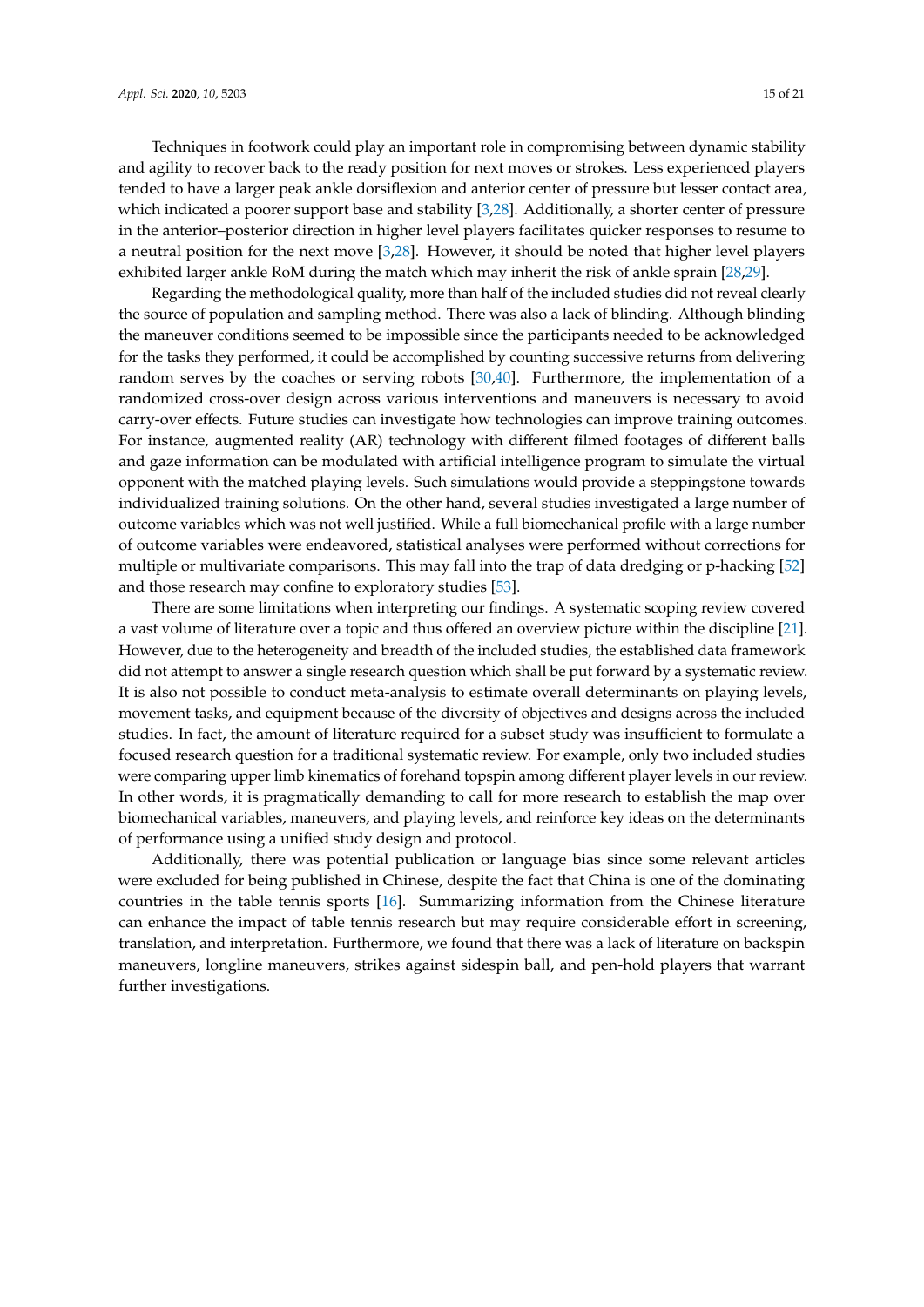<span id="page-15-0"></span>

| <b>Author (Year)</b>                     | <b>Outcome Measures</b>                                                                                                                                                                                                                                                                                                                                                                                                                                                                                     | <b>Key Findings</b>                                                                                                                                                                                                                                                                                                                                                                                                                                                                                   |
|------------------------------------------|-------------------------------------------------------------------------------------------------------------------------------------------------------------------------------------------------------------------------------------------------------------------------------------------------------------------------------------------------------------------------------------------------------------------------------------------------------------------------------------------------------------|-------------------------------------------------------------------------------------------------------------------------------------------------------------------------------------------------------------------------------------------------------------------------------------------------------------------------------------------------------------------------------------------------------------------------------------------------------------------------------------------------------|
| Bankosz and Winiarski $(2017)$ # $[1]$   | Time parameters (total time, duration of forward,<br>hit-to-forward end, backward phases, time to<br>reach max velocity (resultant and direction<br>components) of racket;<br>Distance parameters (resultant and direction<br>components of distance travelled by racket<br>during whole cycle, forward, hit-to-forward end,<br>backward phases);<br>Velocity parameters of racket (resultant and<br>direction components of mean, max and<br>at impact).                                                   | Forehand stroke $\downarrow$ total duration than against<br>a spin serve and more power ball. Backhand<br>stroke $\downarrow$ total duration than against a spin<br>Strokes with more power produced ↑ velocity<br>and distance parameters in AP direction;<br>strokes against spin produced $\uparrow$ velocity and<br>distance parameters in vertical direction;<br>Forehand stroke (against spin and more<br>power), produced $\uparrow$ velocity and distance<br>parameters than backhand stroke. |
| Bankosz and Winiarski (2018) # [2]       | Max racket velocity, racket velocity at ball impact,<br>time to reach max racket velocity, time to reach<br>racket velocity at ball impact;<br>Angular velocity (max, min, at impact) for wrist,<br>elbow, shoulder, pelvis, hip, knee and ankle;<br>Multiple regression on racket velocity and<br>angular velocity parameters of body segments.                                                                                                                                                            | For maximum-effort forehand topspin, racket<br>velocity was correlated with hip flexion<br>velocity on playing side, hip extension<br>velocity on opposite site, and ankle flexion<br>velocity on playing side;<br>For maximum-effort backhand stroke, racket<br>velocity was correlated with shoulder joint<br>angular velocities on playing side, flexion<br>velocity of ankle and adduction velocity of<br>hip on opposite side.                                                                   |
| Bankosz and Winiarski<br>$(2018)$ # [39] | Racket speed at impact;<br>RoM of ankle, knee, hip, wrist, elbow and elbow<br>joints in all planes during forward, hit-to-forward<br>end, backward phases.                                                                                                                                                                                                                                                                                                                                                  | Diff forehand topspin types produced<br>different RoM;<br>↑shot power accompanied by ↑rotation of<br>upper body, pelvis and shoulders, flexion and<br>rotation in shoulder, elbows and knees.                                                                                                                                                                                                                                                                                                         |
| Bankosz and Winiarski<br>$(2020)$ # [33] | Lumbar, chest, hips, knees, shoulders, elbows<br>and wrists angles and inter-individual coefficient<br>of variation at ready, backswing, contact and<br>forward instants;<br>Above data for exemplary players and<br>intra-individual coefficient of variation;<br>Acceleration of hand at contact instant.                                                                                                                                                                                                 | ↑ intra-individual variability and high range<br>of inter-individual variability;<br>↑ variability was observed in<br>abduction/adduction of hip joints, wrist joints,<br>thoracic and lumbar spines;<br>Slightly $\uparrow$ variability when hit against a<br>backspin compared to that against a topspin;<br>↑ variability at ready instants than<br>other instants;                                                                                                                                |
| Ibrahm et al. (2020) [44]                | Horizontal velocity of ball and racket head;<br>Mean angular velocity of shoulder, elbow and<br>wrist joints;<br>Correlation between horizontal velocity of ball<br>and racket head, and body segmental angular<br>velocity at impact.                                                                                                                                                                                                                                                                      | In forehand drop shot,<br>Ball horizontal velocity correlated with racket<br>head horizontal velocity positively;<br>Wrist radial deviation velocity positively<br>correlated with horizontal ball and racket<br>head velocity;<br>In long shot,<br>Wrist radial deviation velocity and palmar<br>flexion angular velocity positively correlated<br>with horizontal racket head velocity.                                                                                                             |
| lino et al. (2008) [35]                  | Ball speed before and after impact;<br>Magnitude, direction components of upper arm<br>flexion, abduction, external rotation, elbow<br>extension, forearm supination, wrist ulnar<br>deviation and dorsiflexion at impact;<br>Contributions to forward and upward<br>racket velocities.                                                                                                                                                                                                                     | Against topspin, compared to<br>against backspin:<br>↑ Upward component of elbow extension (-);<br>↓ Upward component of wrist dorsiflexion;<br>↑ Contribution to racket upward velocity by<br>elbow extension $(-)$ , $\downarrow$ wrist dorsiflexion and<br>racket tip linear.                                                                                                                                                                                                                      |
| Iino and Kojima $(2016)$ $[26]$          | Racket speed, face angle and path inclination at<br>ball impact;<br>Racket trajectory length;<br>Ball impact location;<br>Max pelvis axial rotation velocity;<br>Upper trunk axial rotation velocity relative to<br>pelvis, shoulder flexion velocity, external rotation<br>velocity, elbow extension velocity, wrist<br>dorsiflexion velocity at impact;<br>Peak torque for shoulder, elbow and wrist;<br>Shoulder, elbow and wrist angular velocities at<br>instants of their matching peak joint torque. | No significant interaction between racket<br>mass and ball frequency on all<br>variables. Higher ball frequency, compared to<br>lower ball frequency:<br>$\downarrow$ Racket speed at impact;<br>significantly more forward impact location;<br>$\downarrow$ Max pelvis axial rotation velocity, upper<br>trunk axial rotation velocity relative to pelvis<br>at impact;<br>Large racket mass, compared to small<br>racket mass:<br>↑ Peak wrist dorsiflexion torque.                                 |

## **Table 4.** Key findings of included studies comparing different movement tasks.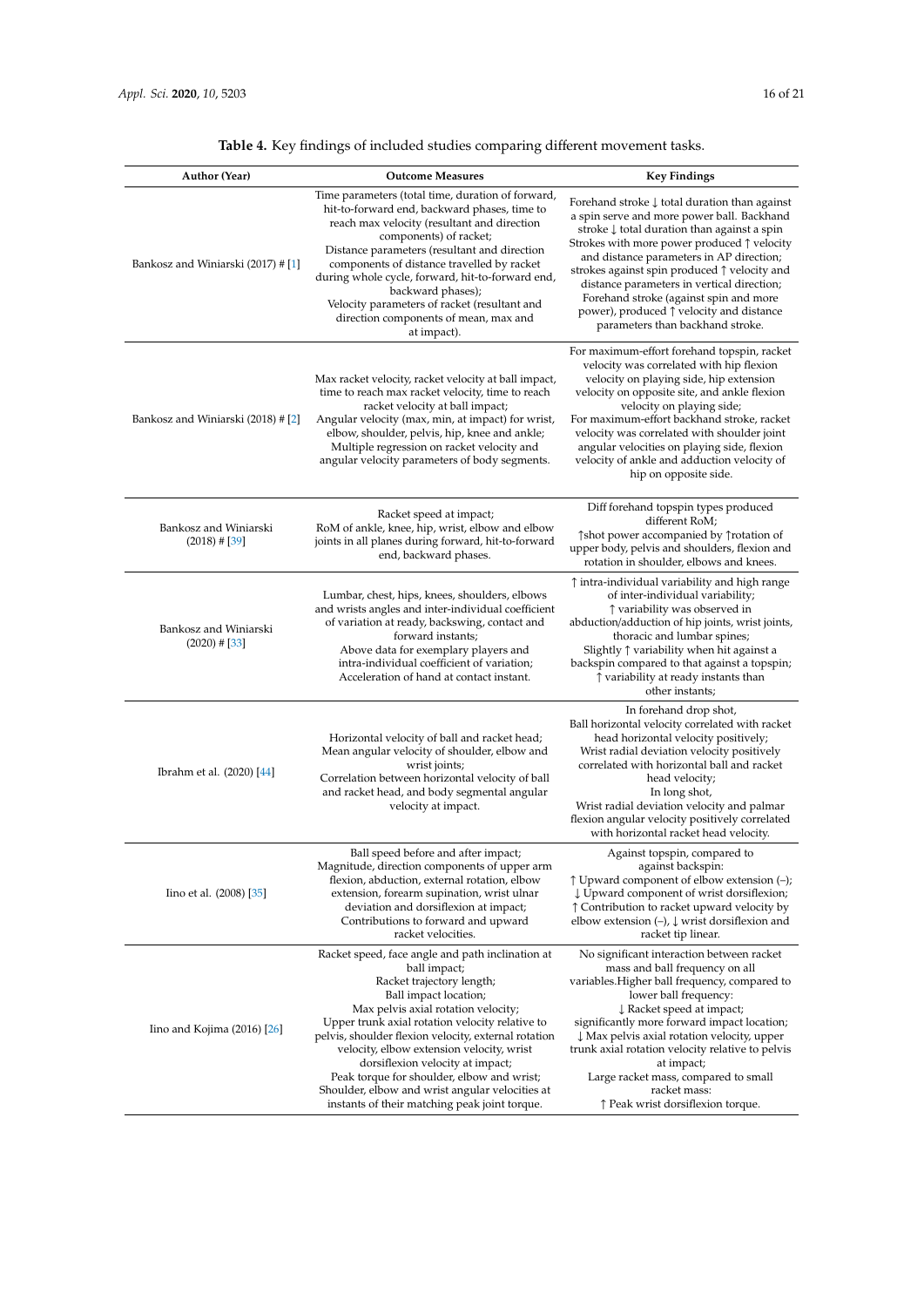| Table 4. Cont. |  |
|----------------|--|
|----------------|--|

| <b>Author (Year)</b>          | <b>Outcome Measures</b>                                                                                                                                                                                                                                                                                                                                                                                                                                                  | <b>Key Findings</b>                                                                                                                                                                                                                                                                                                                                                                                                                                                                                                                                                                                                                                                                                                                    |
|-------------------------------|--------------------------------------------------------------------------------------------------------------------------------------------------------------------------------------------------------------------------------------------------------------------------------------------------------------------------------------------------------------------------------------------------------------------------------------------------------------------------|----------------------------------------------------------------------------------------------------------------------------------------------------------------------------------------------------------------------------------------------------------------------------------------------------------------------------------------------------------------------------------------------------------------------------------------------------------------------------------------------------------------------------------------------------------------------------------------------------------------------------------------------------------------------------------------------------------------------------------------|
| Iino and Kojima $(2016)$ [37] | Racket resultant, horizontal and vertical velocity<br>at impact;<br>Max shoulder joint center velocity in rightward<br>and upward;<br>Max angular velocity of upper trunk in extension<br>and axial rotation;<br>Peak joint torque for shoulder, elbow and wrist;<br>Torque work by shoulder and elbow;<br>Amount of energy transfer by joint torque and<br>force components;<br>Energy transfer ratio of racket arm.                                                    | Against backspin, compared to<br>against topspin<br>↑ Resultant and vertical; but ↓ horizontal<br>racket velocity;<br>↑ Max shoulder center velocity in<br>upward direction;<br>↑ Max angular velocity of upper trunk in both<br>extension and axial rotation;<br>↑ Peak shoulder flexion, external rotation<br>torque and elbow valgus torque;<br>↑ Torque work by shoulder flexion/extension;<br>but $\downarrow$ shoulder internal rotation and<br>elbow extension; <sup>1</sup><br>Energy transfer through shoulder joint in<br>rightward, upward, flexion/extension torque,<br>abduction torque;<br>↑ Sum of energy transferred through shoulder;<br>↑ Mechanical energy of racket arm;<br>↑ Energy transfer ratio of racket arm; |
| $\text{lino} (2018) [36]$     | Correlation coefficients with horizontal (hV) and<br>vertical velocities (vV) of racket at impact on:<br>peak pelvis angular velocities in axial rotation<br>and backward tilt;<br>lateral flexion, axial rotation and backward tilt of<br>playing side hip and forward tilt of non-playing<br>side hip;Torque and force of both hips;<br>Posterior tilt torques and vertical forces at both<br>hips; Axial rotation torques at both hips;<br>Total work done on pelvis. | Peak pelvis angular velocity in axial rotation<br>direction was significantly correlated with hV<br>and $vV(-)$ ;<br>Forward tilt of non-playing side hip was<br>significantly correlated with $hV$ and $vV$ (-);<br>Axial rotation torque of playing side hip was<br>significantly correlated with hV;<br>Axial rotation torque of non-playing side hip<br>was significantly correlated with hV<br>and $vV(-)$ ;<br>Posterior tilt torques and vertical forces at<br>both hips was significantly correlated vV;<br>Axial rotation torques at both hips was<br>significantly correlated with hV.                                                                                                                                       |
| Lam et al. (2019) [4]         | Max vGRF and hGRF;<br>Max knee flexion angle and moment;<br>Max ankle inversion angle, angular velocity<br>and moment;<br>PP;<br>Pressure time integral for plantar regions: total<br>foot, toe, 1st MT, 2nd MT, 3rd-4th MT, 5th MT,<br>medial and lateral midfoot and heel.                                                                                                                                                                                             | One-step, compared to both side-step and<br>cross step:<br>↓ Max hGRF and vGRF;<br>↓ Max knee flexion and moment;<br>$\downarrow$ Max ankle inversion, angular velocity<br>and moment.<br>and max ankle inversion angular velocity;<br>↓ PP for total foot, toe, 1st MT, 2nd MT,<br>5th MT.<br>Side-step, compared to cross-step only:<br>J Max hGRF and vGRF;<br>$\downarrow$ Max knee flexion and max ankle inversion<br>angular velocity;<br>↓ PP for total foot and 1st MT.<br>One-step, compared to cross-step only:<br>↓ PP for medial midfoot, medial heel and<br>lateral heel                                                                                                                                                  |
| LeMansec et al. (2018) [46]   | EMG muscle activity level of vastus lateralis,<br>vastus medialis, rectus femoris, soleus,<br>gastrocnemius lateralis, gastrocnemius medialis,<br>biceps femoris, gluteus maximus<br>Global level (average level) of EMG for<br>all muscles                                                                                                                                                                                                                              | Comparing 5 maneuvers: Backhand top (BT),<br>flick (FL), forehand spin (FS), forehand top<br>$(FT)$ , smash $(SM)$ :<br>Global level of EMG<br>BT ↑ all others; FL ↑ FS, FT, SM; FS↑ SM;<br>For EMG of vastus lateralis and<br>vastus medialis<br>$FS \uparrow B$ , FL, SM; FT $\uparrow$ SM<br>For rectus femorisFS and FT $\uparrow$ BT, FL, SM;<br>For soleus and gastrocnemius lateralis<br>$BT \downarrow FL$ , FT; SM $\uparrow$ all others<br>For gastrocnemius medialis<br>SM $\uparrow$ all others; FL $\uparrow$ BT, FS; FT $\uparrow$ BT, FS;<br>For gluteus maximusFS, FT, SM $\uparrow$ BT, FL<br>For biceps femoris<br>FS, FT, SM $\uparrow$ BT, FL; FL $\uparrow$ BT                                                    |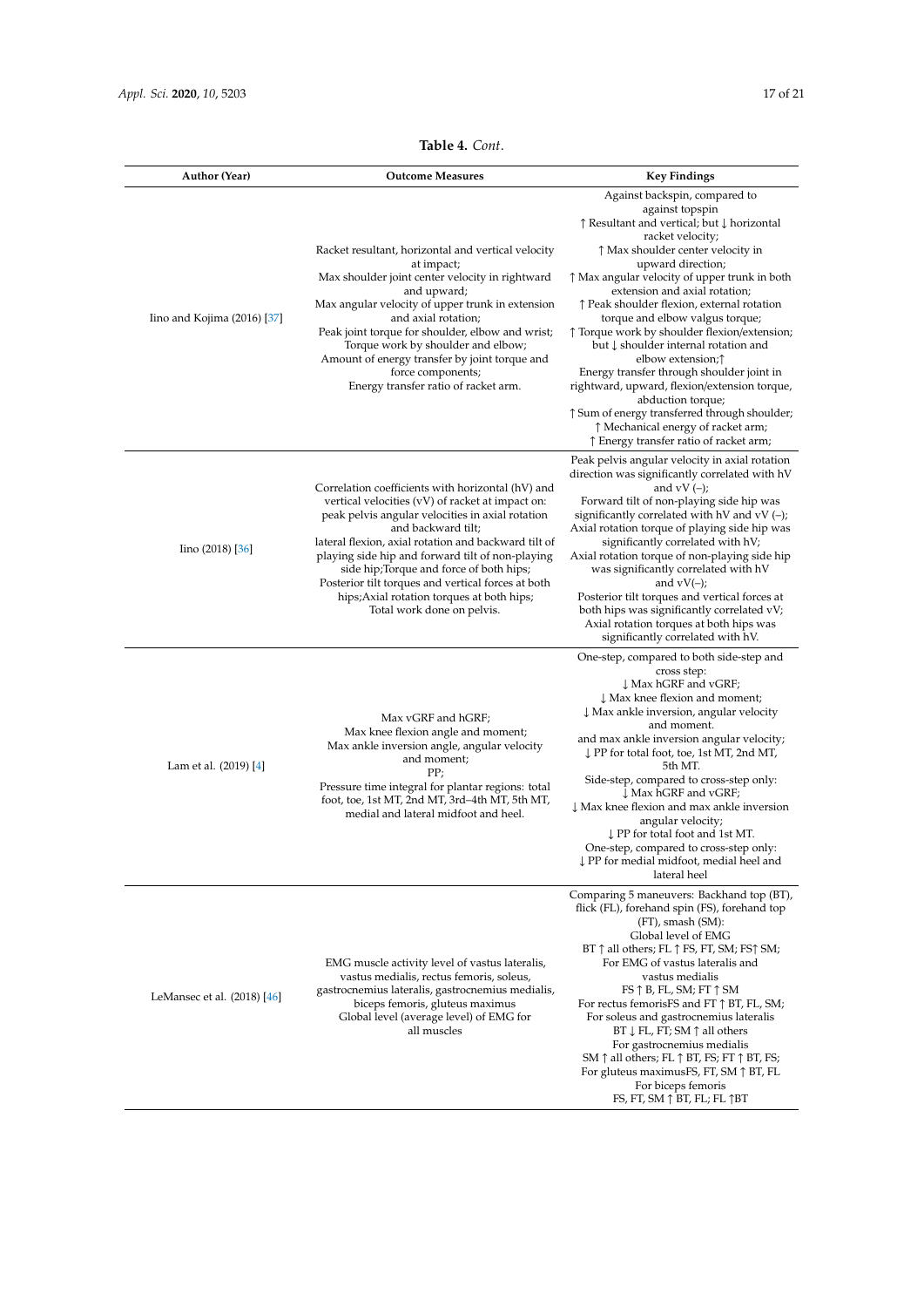#### **Table 4.** *Cont*.

| Author (Year)                       | <b>Outcome Measures</b>                                                                                                                                                                                                                                                                                                | <b>Key Findings</b>                                                                                                                                                                                                                                                                                                                                                                                                                                                                                                                                                                                                                                                                                                                                                                                                                              |
|-------------------------------------|------------------------------------------------------------------------------------------------------------------------------------------------------------------------------------------------------------------------------------------------------------------------------------------------------------------------|--------------------------------------------------------------------------------------------------------------------------------------------------------------------------------------------------------------------------------------------------------------------------------------------------------------------------------------------------------------------------------------------------------------------------------------------------------------------------------------------------------------------------------------------------------------------------------------------------------------------------------------------------------------------------------------------------------------------------------------------------------------------------------------------------------------------------------------------------|
| Malagoli Lanzoni et al. (2018) [45] | Angle of racket in all planes;<br>Average feet-table angle;<br>Max, min angle and moment of max velocity of<br>racket (MMV) for angulation of: shoulders-table,<br>shoulder-racket, pelvis-table, elbow and<br>left/right knees                                                                                        | Cross-court, compared to long-line was:<br>$\downarrow$ Racket angle in axial direction (z);<br>$\downarrow$ Average feet-table angle;<br>↓ Max and min shoulder-table;<br>↓ Max but ↑ MMV of shoulder-racket angles;<br>↓ Max, min and MMV of pelvis-table angles;<br>↑ Elbow MMV;<br>$\downarrow$ Right knee MMV                                                                                                                                                                                                                                                                                                                                                                                                                                                                                                                               |
| Meghdadi et al. (2019) [47]         | Muscle activity;<br>muscle onset;<br>offset time instant for:<br>supraspinatus, upper trapezius, lower trapezius,<br>serratus anterior, biceps brachii, anterior deltoid                                                                                                                                               | Shoulder impingement syndrome group,<br>compared to healthy group<br>$\downarrow$ muscle activity of supraspinatus and<br>serratus anterior;<br>↑ muscle activity of upper trapezius;<br>Significantly later muscle onset time for<br>serratus anterior but significantly earlier<br>muscle onset time for upper trapezius                                                                                                                                                                                                                                                                                                                                                                                                                                                                                                                       |
| Yan et al. (2017) [27]              | Buffer time;<br>CoM in AP and ML directions;<br>Right knee angle at peak GRF                                                                                                                                                                                                                                           | $180^{\circ}$ step compared to $45^{\circ}$ step<br>↑ CoM in AP direction (A or P direction<br>not specify);<br>Higher sole-ground friction ↓ right knee angle<br>at peak GRF.                                                                                                                                                                                                                                                                                                                                                                                                                                                                                                                                                                                                                                                                   |
| Yu et al. (2018) [30]               | Duration from initiation to backward-end, from<br>backward-end (BE) to forward-end (FE), from<br>forward-end to initial ready position (RP)Hip,<br>knee and ankle angle at RP, BE and FE in<br>three planes.<br>Force-time integral in big toe, other toes, medial<br>forefoot, lateral forefoot, midfoot and rearfoot | Squat serve, compared to standing serve:<br>In sagittal plane<br>↑ hip angle at RP, BE and FE;<br>↑ knee angle at BE and FE;<br>$\downarrow$ ankle angle at RP but $\uparrow$ at BE and FE;<br>In frontal plane<br>↑ hip angle (–) at BE and FE;<br>$\downarrow$ knee angle at BE and FE;<br>In transverse plane<br>↑ hip angle at FE;<br>↑ knee angle at BE and FE;<br>$\downarrow$ force-time integral in rearfoot                                                                                                                                                                                                                                                                                                                                                                                                                             |
| Yu et al. (2019) [48]               | RoM of hip, knee and ankle joint in three planes.<br>Hip, knee and ankle joint in three planes at<br>take-off (T1) and backward-end (BE) instants.<br>ACR of hip, knee ankle in three planes.                                                                                                                          | Long chasse steps, as compared to short<br>chasse steps:<br>↑ RoM of hip in sagittal and transverse planes;<br>↑ RoM of knee in coronal plane;<br>↑ RoM of ankle in coronal and<br>transverse planes;<br>↑ ACR of hip in sagittal plane;<br>↓ ACR of knee but ↑ that of ankle joint in<br>coronal plane;<br>↑ ACR of hip and ankle in transverse plane;<br>During T1, long chasse steps, compared to<br>short chasse steps:<br>↓ hip angle in sagittal and transverse planes;<br>$\downarrow$ knee angle in transverse plane;<br>$\uparrow$ ankle angle in sagittal plane but $\downarrow$ in coronal<br>and transverse planes (-);<br>During BE, long chasse steps, compared to<br>short chasse steps:<br>$\downarrow$ hip angle in sagittal plane;<br>↑ knee angle in coronal plane but ↓<br>in transverse;<br>↑ ankle angle in sagittal plane |
| Zhou et al. (2014) [42]             | Racket speed at ball contact, during backswing<br>and follow through;<br>percentage duration of backswing, attack and<br>follow through phases                                                                                                                                                                         | Curving ball, compared to fast break:<br>↑ racket speed at ball contact                                                                                                                                                                                                                                                                                                                                                                                                                                                                                                                                                                                                                                                                                                                                                                          |

ACR: angular changing rate; AP: anterior-posterior; BE: backward-end; CoM: center of mass; EMG: electromyography; FE: forward-end; hGRF: horizontal ground reaction force; hV: horizontal velocity; MMV: maximum velocity of the racket; MT: metatarsal; PP: peak pressure; RoM: Range of Motion; RP: ready position; T1: take-off; vGRF: vertical ground reaction force; vV: vertical velocity. (–) in negative direction/value. ↑: significantly higher/larger/increase; ↓: significantly lower/smaller/decrease of the absolute magnitude. # Only highlighted key findings were summarized in the table since these studies included too many outcome variables and/or pairwise comparison results to be listed.

#### **5. Conclusions**

A systematic scoping review of published studies specific to the biomechanics of table tennis maneuvers was conducted to categorize biomechanical variables within the domain of playing levels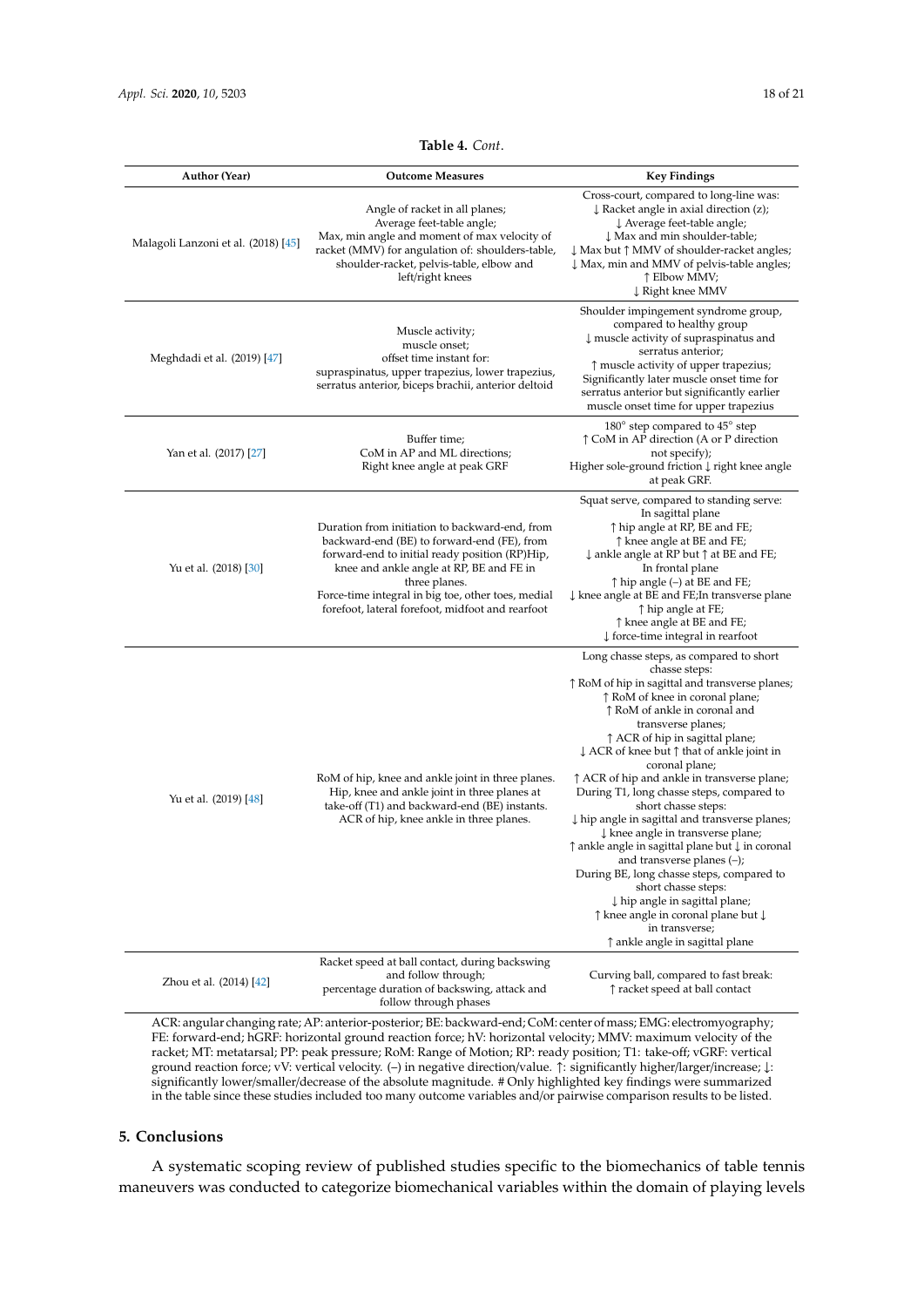and maneuvers. This review could serve as the first scoping review to provide a clear overview about table tennis research in the past decades. Recent research on table tennis maneuvers targeted the differences between playing levels and between maneuvers using parameters which included ball and racket speed, joint kinematics and kinetics, electromyography, and plantar pressure distribution.

Different maneuvers underlined changes on body posture and lines of movement which were accommodated particularly by racket face angle, trunk rotation, knee and elbow joints, and different contributions of muscles. Key findings regarding determinants of playing levels were summarized to offer practical implications as follows:

- Higher-level players produced ball striking at higher accuracy and repeatability but not necessarily of higher speed.
- Strengthening shoulder and wrist muscles could enhance the speed of strike.
- Whole-body coordination and footwork were important to compromise between agility and stability for strike quality.
- Personalized training shall be considered since motor coordination and adaptation vary among individuals.

Moreover, this scoping review found that while most investigations focused on the upper and lower limb biomechanics of table tennis players performing different maneuvers, fewer studies looked into trunk kinematics and EMG. Furthermore, our study identified research gaps in backspin maneuvers and longline maneuvers, strikes against sidespin, and pen-hold players that warrant future investigations.

**Author Contributions:** Conceptualization, D.W.-C.W., and W.-K.L.; methodology, D.W.-C.W.; validation, W.C.-C.L.; formal analysis, D.W.-C.W., W.C.-C.L., and W.-K.L.; data curation, D.W.-C.W., and W.C-C.L.; writing–original draft preparation, D.W.-C.W.; writing–review and editing, W.C.-C.L. and W.-K.L.; visualization, D.W.-C.W. All authors have read and agreed to the published version of the manuscript.

**Funding:** This research received no external funding.

**Conflicts of Interest:** This is to declare that W.L.K. is an employee of Li Ning Sports Goods Company Limited. While the company sold table tennis rackets and garments, there is no direct connection and conflict of interest to this review article.

#### **References**

- <span id="page-18-0"></span>1. Bankosz, Z.; Winiarski, S. The kinematics of table tennis racquet: Differences between topspin strokes. *J. Sports Med. Phys. Fit.* **2017**, *57*, 202–213.
- <span id="page-18-1"></span>2. Bańkosz, Z.; Winiarski, S. Correlations between angular velocities in selected joints and velocity of table tennis racket during topspin forehand and backhand. *J. Sports Sci. Med.* **2018**, *17*, 330. [\[PubMed\]](http://www.ncbi.nlm.nih.gov/pubmed/29769835)
- <span id="page-18-2"></span>3. Fu, F.; Zhang, Y.; Shao, S.; Ren, J.; Lake, M.; Gu, Y. Comparison of center of pressure trajectory characteristics in table tennis during topspin forehand loop between superior and intermediate players. *Int. J. Sports Sci. Coach.* **2016**, *11*, 559–565. [\[CrossRef\]](http://dx.doi.org/10.1177/1747954116654778)
- <span id="page-18-3"></span>4. Lam, W.-K.; Fan, J.-X.; Zheng, Y.; Lee, W.C.-C. Joint and plantar loading in table tennis topspin forehand with different footwork. *Eur. J. Sport Sci.* **2019**, *19*, 471–479. [\[CrossRef\]](http://dx.doi.org/10.1080/17461391.2018.1534993)
- <span id="page-18-4"></span>5. Kondrič, M.; Matković, B.; Furjan-Mandić, G.; Hadžić, V.; Dervišević, E. Injuries in racket sports among Slovenian players. *Coll. Antropol.* **2011**, *35*, 413–417. [\[PubMed\]](http://www.ncbi.nlm.nih.gov/pubmed/21755712)
- <span id="page-18-5"></span>6. Lees, A.; Asai, T.; Andersen, T.B.; Nunome, H.; Sterzing, T. The biomechanics of kicking in soccer: A review. *J. Sports Sci.* **2010**, *28*, 805–817. [\[CrossRef\]](http://dx.doi.org/10.1080/02640414.2010.481305)
- <span id="page-18-6"></span>7. Kellis, E.; Katis, A. Biomechanical characteristics and determinants of instep soccer kick. *J. Sports Sci. Med.* **2007**, *6*, 154.
- <span id="page-18-7"></span>8. Abrams, G.D.; Sheets, A.L.; Andriacchi, T.P.; Safran, M.R. Review of tennis serve motion analysis and the biomechanics of three serve types with implications for injury. *Sports Biomech.* **2011**, *10*, 378–390. [\[CrossRef\]](http://dx.doi.org/10.1080/14763141.2011.629302)
- <span id="page-18-8"></span>9. Bahamonde, R. Review of the biomechanical function of the elbow joint during tennis strokes. *Int. SportMed J.* **2005**, *6*, 42–63.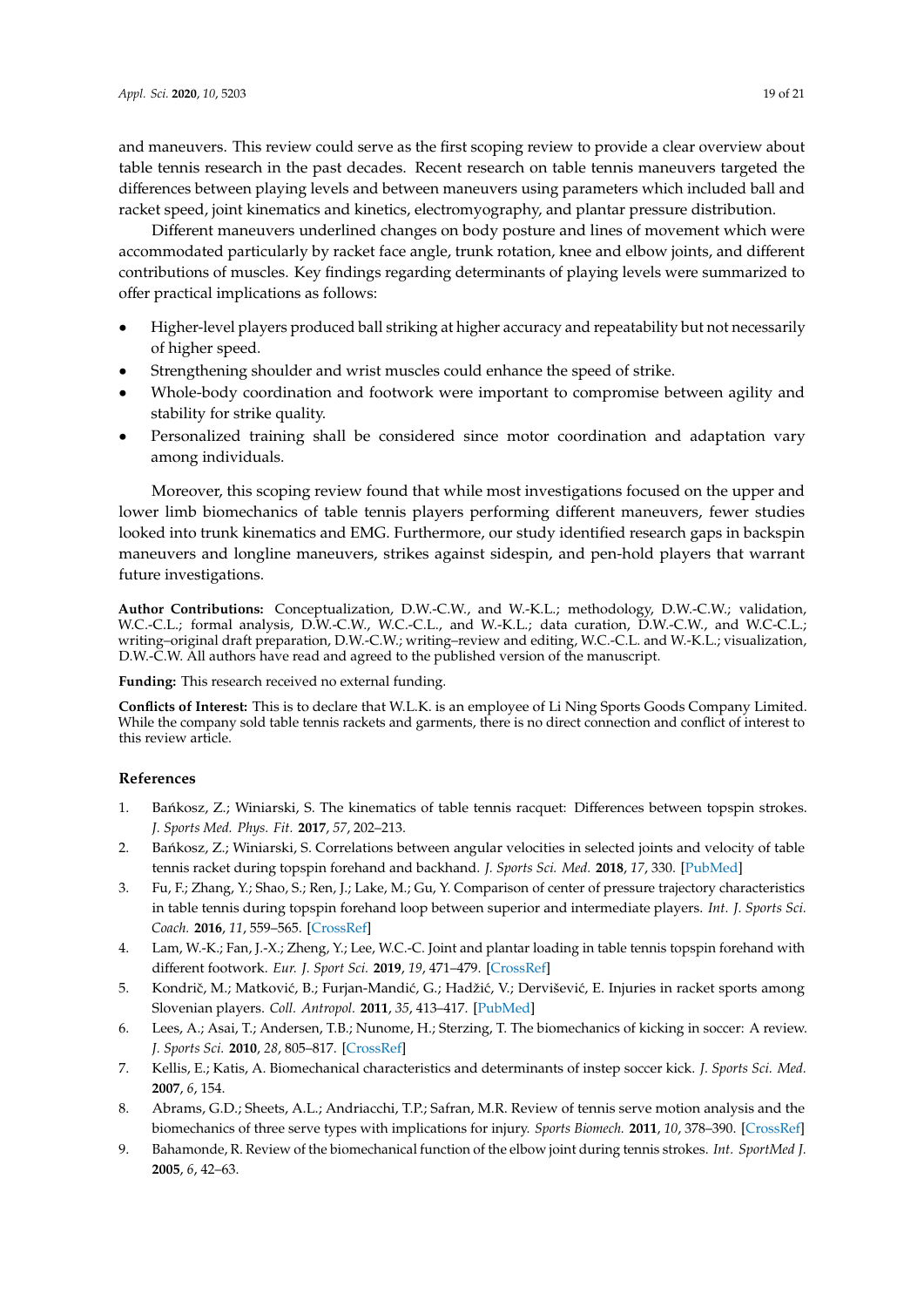- <span id="page-19-0"></span>10. Vantorre, J.; Chollet, D.; Seifert, L. Biomechanical analysis of the swim-start: A review. *J. Sports Sci. Med.* **2014**, *13*, 223.
- 11. Psycharakis, S.G.; Sanders, R.H. Body roll in swimming: A review. *J. Sports Sci.* **2010**, *28*, 229–236. [\[CrossRef\]](http://dx.doi.org/10.1080/02640410903508847) [\[PubMed\]](http://www.ncbi.nlm.nih.gov/pubmed/20131140)
- <span id="page-19-1"></span>12. Costa, M.J.; Bragada, J.A.; Marinho, D.A.; Silva, A.J.; Barbosa, T.M. Longitudinal interventions in elite swimming: A systematic review based on energetics, biomechanics, and performance. *J. Strength Cond. Res.* **2012**, *26*, 2006–2016. [\[CrossRef\]](http://dx.doi.org/10.1519/JSC.0b013e318257807f) [\[PubMed\]](http://www.ncbi.nlm.nih.gov/pubmed/22531620)
- <span id="page-19-2"></span>13. Kondriˇc, M.; Zagatto, A.M.; Sekuli´c, D. The physiological demands of table tennis: A review. *J. Sports Sci. Med.* **2013**, *12*, 362. [\[PubMed\]](http://www.ncbi.nlm.nih.gov/pubmed/24149139)
- <span id="page-19-3"></span>14. Zagatto, A.M.; Kondric, M.; Knechtle, B.; Nikolaidis, P.T.; Sperlich, B. Energetic demand and physical conditioning of table tennis players. A study review. *J. Sports Sci.* **2018**, *36*, 724–731. [\[CrossRef\]](http://dx.doi.org/10.1080/02640414.2017.1335957)
- <span id="page-19-4"></span>15. Fuchs, M.; Liu, R.; Malagoli Lanzoni, I.; Munivrana, G.; Straub, G.; Tamaki, S.; Yoshida, K.; Zhang, H.; Lames, M. Table tennis match analysis: A review. *J. Sports Sci.* **2018**, *36*, 2653–2662. [\[CrossRef\]](http://dx.doi.org/10.1080/02640414.2018.1450073) [\[PubMed\]](http://www.ncbi.nlm.nih.gov/pubmed/29543111)
- <span id="page-19-24"></span>16. Zhang, H.; Zhou, Z.; Yang, Q. Match analyses of table tennis in China: A systematic review. *J. Sports Sci.* **2018**, *36*, 2663–2674. [\[CrossRef\]](http://dx.doi.org/10.1080/02640414.2018.1460050)
- <span id="page-19-5"></span>17. Straub, G.; Klein-Soetebier, T. Analytic and descriptive approaches to systematic match analysis in table tennis. *Ger. J. Exerc. Sport Res.* **2017**, *47*, 95–102. [\[CrossRef\]](http://dx.doi.org/10.1007/s12662-016-0431-2)
- <span id="page-19-7"></span><span id="page-19-6"></span>18. Zheng, K.; Cui, P. Review on the promoting robot table tennis. *Mach. Tool Hydraul.* **2009**, *8*, 238–241.
- 19. Mülling, K.; Kober, J.; Kroemer, O.; Peters, J. Learning to select and generalize striking movements in robot table tennis. *Int. J. Robot. Res.* **2013**, *32*, 263–279. [\[CrossRef\]](http://dx.doi.org/10.1177/0278364912472380)
- <span id="page-19-9"></span><span id="page-19-8"></span>20. Lees, A. Science and the major racket sports: A review. *J. Sports Sci.* **2003**, *21*, 707–732. [\[CrossRef\]](http://dx.doi.org/10.1080/0264041031000140275)
- 21. Peters, M.D.; Godfrey, C.M.; Khalil, H.; McInerney, P.; Parker, D.; Soares, C.B. Guidance for conducting systematic scoping reviews. *Int. J. Evid. Based Healthc.* **2015**, *13*, 141–146. [\[CrossRef\]](http://dx.doi.org/10.1097/XEB.0000000000000050)
- <span id="page-19-10"></span>22. Neal, R.J. The mechanics of the forehand loop and smash shots in table tennis. *Aust. J. Sci. Med. Sport* **1991**, *23*, 3–11.
- <span id="page-19-11"></span>23. Wang, Z.P.; Rong, K. Sports Biomechanics Analysis of the Backhand Chop in Table Tennis. *Res. J. Biotechnol.* **2017**, *12*, 102–110.
- <span id="page-19-12"></span>24. Iino, Y.; Kojima, T. Kinematics of table tennis topspin forehands: Effects of performance level and ball spin. *J. Sports Sci.* **2009**, *27*, 1311–1321. [\[CrossRef\]](http://dx.doi.org/10.1080/02640410903264458) [\[PubMed\]](http://www.ncbi.nlm.nih.gov/pubmed/19746298)
- <span id="page-19-13"></span>25. Iino, Y.; Kojima, T. Kinetics of the upper limb during table tennis topspin forehands in advanced and intermediate players. *Sports Biomech.* **2011**, *10*, 361–377. [\[CrossRef\]](http://dx.doi.org/10.1080/14763141.2011.629304) [\[PubMed\]](http://www.ncbi.nlm.nih.gov/pubmed/22303787)
- <span id="page-19-14"></span>26. Iino, Y.; Kojima, T. Effect of the racket mass and the rate of strokes on kinematics and kinetics in the table tennis topspin backhand. *J. Sports Sci.* **2016**, *34*, 721–729. [\[CrossRef\]](http://dx.doi.org/10.1080/02640414.2015.1069377)
- <span id="page-19-15"></span>27. Yan, X. Effects of friction property on biomechanics of lower limbs of table tennis players. *Acta Tech. CSAV* **2017**, *62*, 29–36.
- <span id="page-19-16"></span>28. Qian, J.; Zhang, Y.; Baker, J.S.; Gu, Y. Effects of performance level on lower limb kinematics during table tennis forehand loop. *Acta Bioeng. Biomech.* **2016**, *18*, 149–155.
- <span id="page-19-22"></span>29. Wang, M.; Fu, L.; Gu, Y.; Mei, Q.; Fu, F.; Fernandez, J. Comparative study of kinematics and muscle activity between elite and amateur table tennis players during topspin loop against backspin movements. *J. Hum. Kinet.* **2018**, *64*, 25–33. [\[CrossRef\]](http://dx.doi.org/10.1515/hukin-2017-0182)
- <span id="page-19-23"></span>30. Yu, C.; Shao, S.; Baker, J.S.; Gu, Y. Comparing the biomechanical characteristics between squat and standing serves in female table tennis athletes. *PeerJ* **2018**, *6*, e4760. [\[CrossRef\]](http://dx.doi.org/10.7717/peerj.4760)
- <span id="page-19-20"></span>31. Zhang, Z.; Halkon, B.; Chou, S.M.; Qu, X. A novel phase-aligned analysis on motion patterns of table tennis strokes. *Int. J. Perform. Anal. Sport* **2016**, *16*, 305–316. [\[CrossRef\]](http://dx.doi.org/10.1080/24748668.2016.11868888)
- <span id="page-19-21"></span>32. Yu, C.; Shao, S.; Baker, J.S.; Awrejcewicz, J.; Gu, Y. A comparative biomechanical analysis of the performance level on chasse step in table tennis. *Int. J. Sports Sci. Coach.* **2019**, *14*, 372–382. [\[CrossRef\]](http://dx.doi.org/10.1177/1747954119843651)
- <span id="page-19-18"></span>33. Bańkosz, Z.; Winiarski, S. Kinematic Parameters of Topspin Forehand in Table Tennis and Their Inter- and Intra-Individual Variability. *J. Sports Sci. Med.* **2020**, *19*, 138–148. [\[PubMed\]](http://www.ncbi.nlm.nih.gov/pubmed/32132837)
- <span id="page-19-17"></span>34. Shao, S.; Yu, C.; Song, Y.; Baker, J.S.; Ugbolue, U.C.; Lanzoni, I.M.; Gu, Y. Mechanical character of lower limb for table tennis cross step maneuver. *Int. J. Sports Sci. Coach.* **2020**. [\[CrossRef\]](http://dx.doi.org/10.1177/1747954120922936)
- <span id="page-19-19"></span>35. Iino, Y.; Mori, T.; Kojima, T. Contributions of upper limb rotations to racket velocity in table tennis backhands against topspin and backspin. *J. Sports Sci.* **2008**, *26*, 287–293. [\[CrossRef\]](http://dx.doi.org/10.1080/02640410701501705) [\[PubMed\]](http://www.ncbi.nlm.nih.gov/pubmed/17934947)